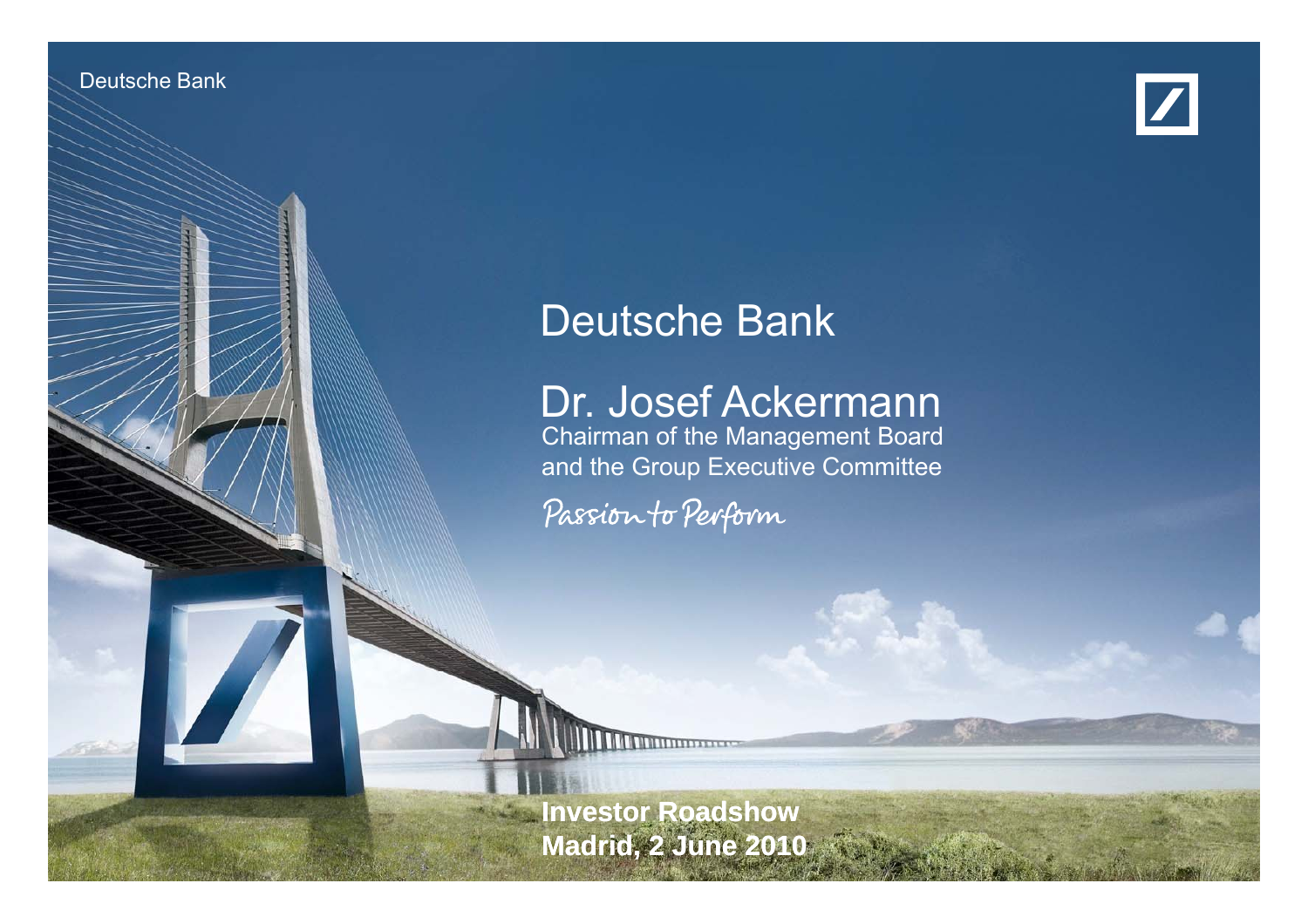

### **1A strong start to 2010: 1Q Highlights**

- 2 Implementing Phase 4 of our management agenda
- 3 Key current issues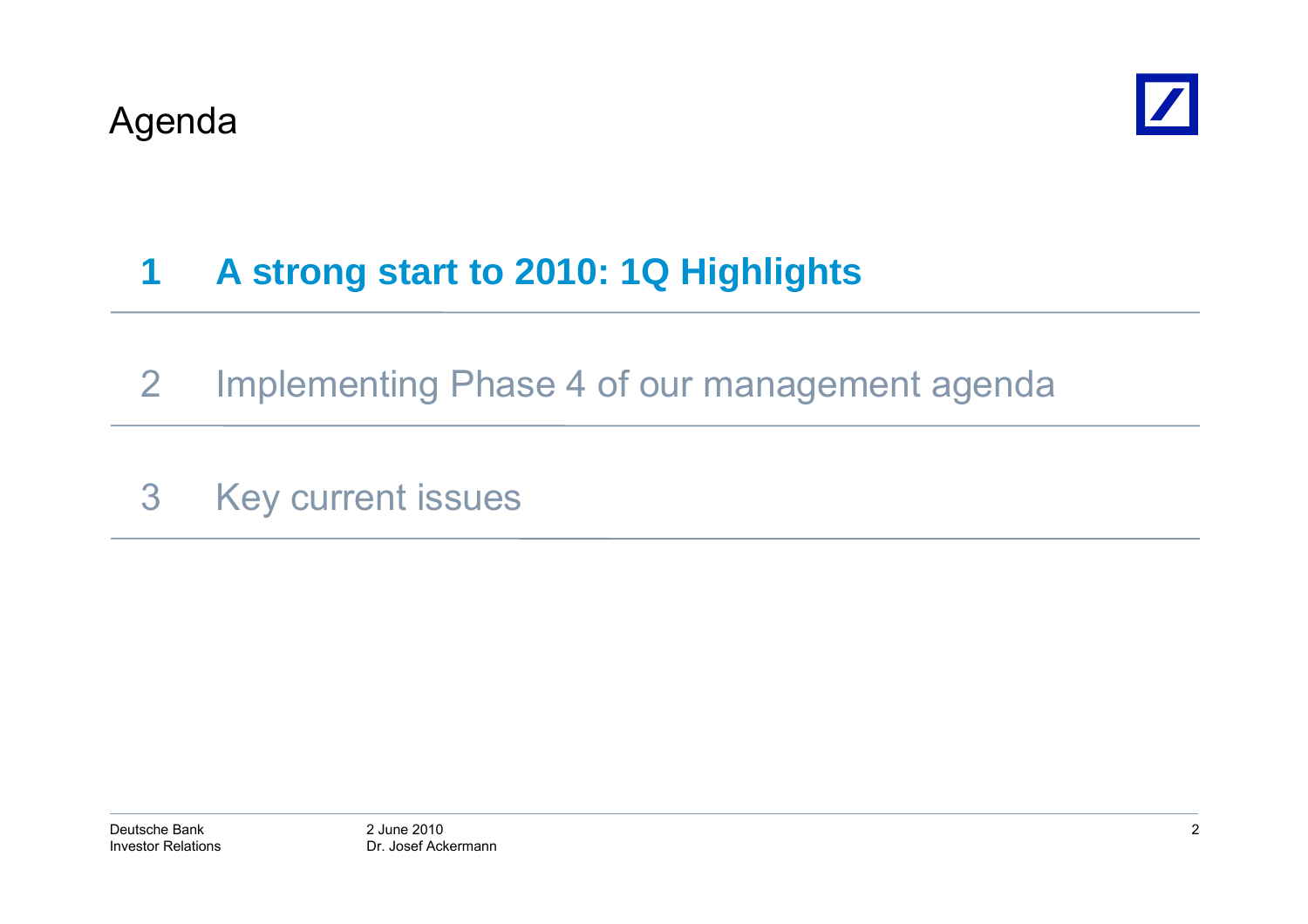# First Quarter 2010: Highlights



|                                |                                               | 1Q2009         | 1Q2010         |
|--------------------------------|-----------------------------------------------|----------------|----------------|
|                                | Income before income taxes (in EUR bn)        | 1.8            | 2.8            |
| <b>Profitability</b>           | Net income (in EUR bn)                        | 1.2            | 1.8            |
|                                | Pre-tax RoE (target definition) $(1)$         | 25%            | 30%            |
|                                |                                               | 31 Dec<br>2009 | 31 Mar<br>2010 |
|                                | Tier 1 capital ratio                          | 12.6%          | 11.2%          |
| <b>Capital</b>                 | Core Tier 1 capital ratio                     | 8.7%           | 7.5%           |
|                                | Tier 1 capital (in EUR bn)                    | 34.4           | 32.8           |
|                                | Total assets (IFRS, in EUR bn)                | 1,501          | 1,670          |
| <b>Balance</b><br><b>sheet</b> | Total assets (U.S. GAAP pro-forma, in EUR bn) | 891            | 978            |
|                                | Leverage ratio (target definition) $(2)$      | 23             | 23             |

(1) Based on average active equity

(2) Total assets based on U.S. GAAP pro-forma divided by total equity per target definition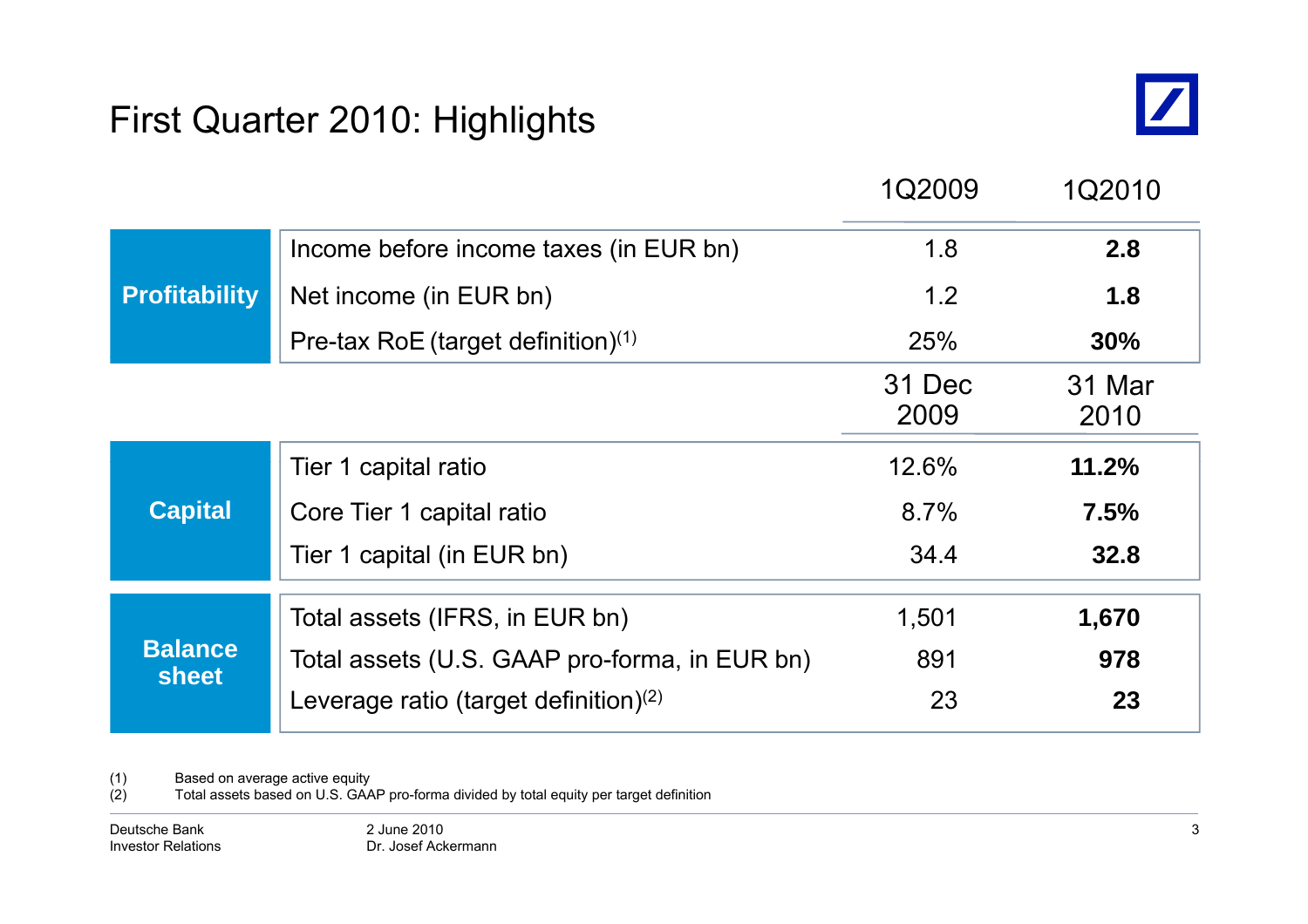# First quarter revenues and profits close to pre-crisis levels In EUR bn



Net revenues



Income before income taxes



Note: 2003-2005 based on U.S. GAAP reported figures, 2006 onwards based on IFRS reported figures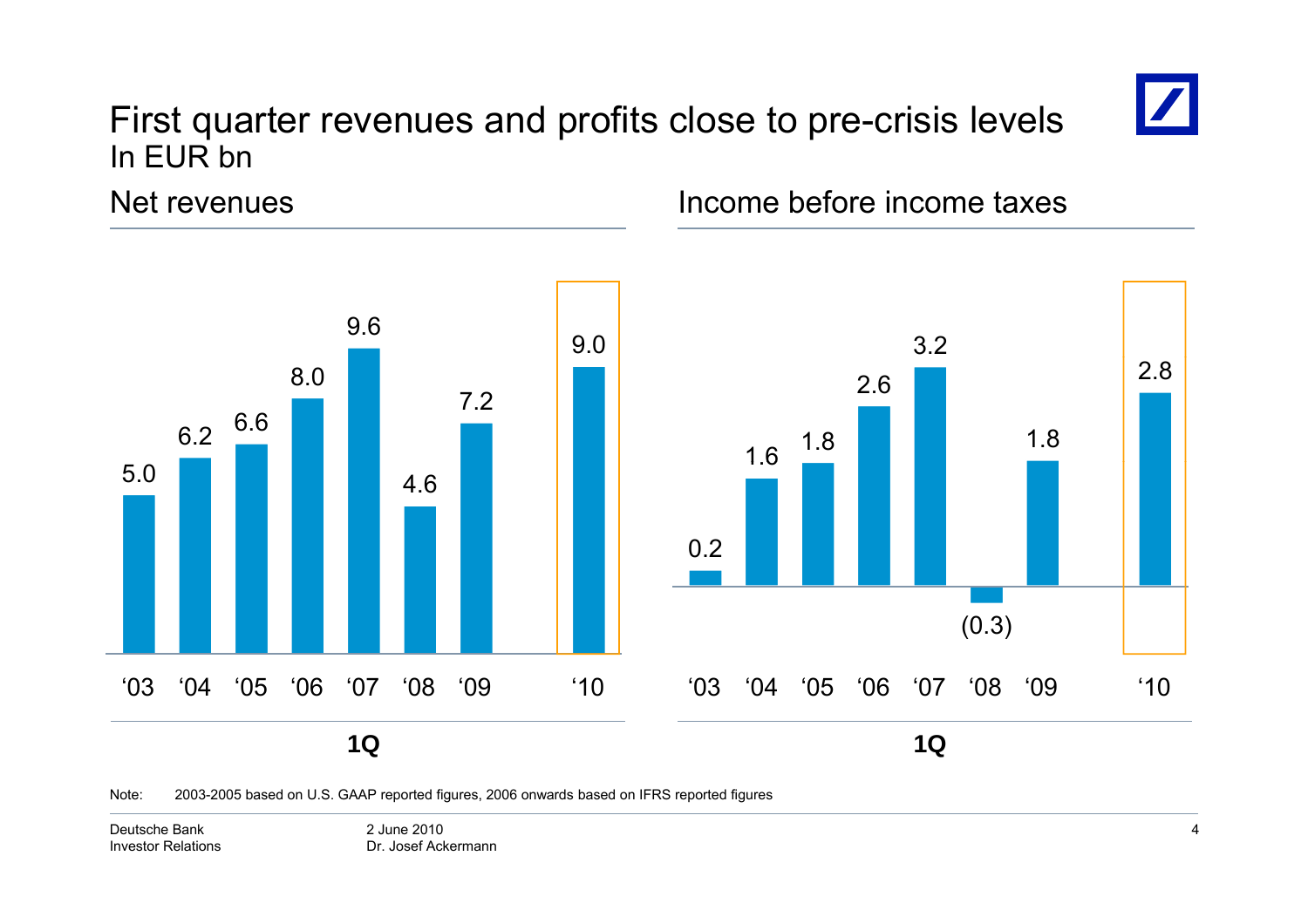# Global Markets 1Q2010 vs. 1Q2007: A tale of two cities



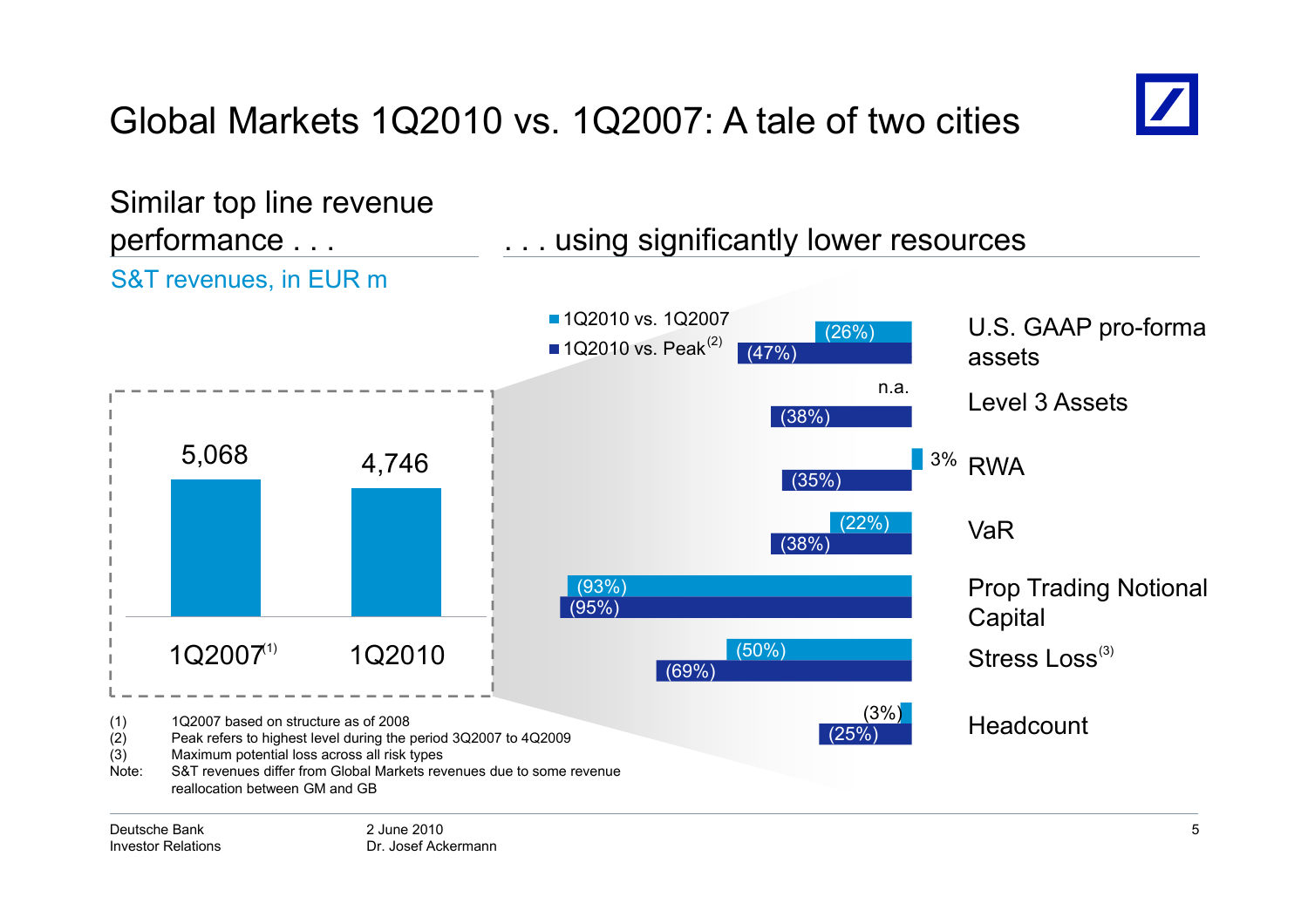## Reduced provisioning for credit losses In EUR m



Related to IAS 39 reclassified assets



Note: Divisional figures do not add up due to omission of Corporate Investments; figures may not add up due to rounding differences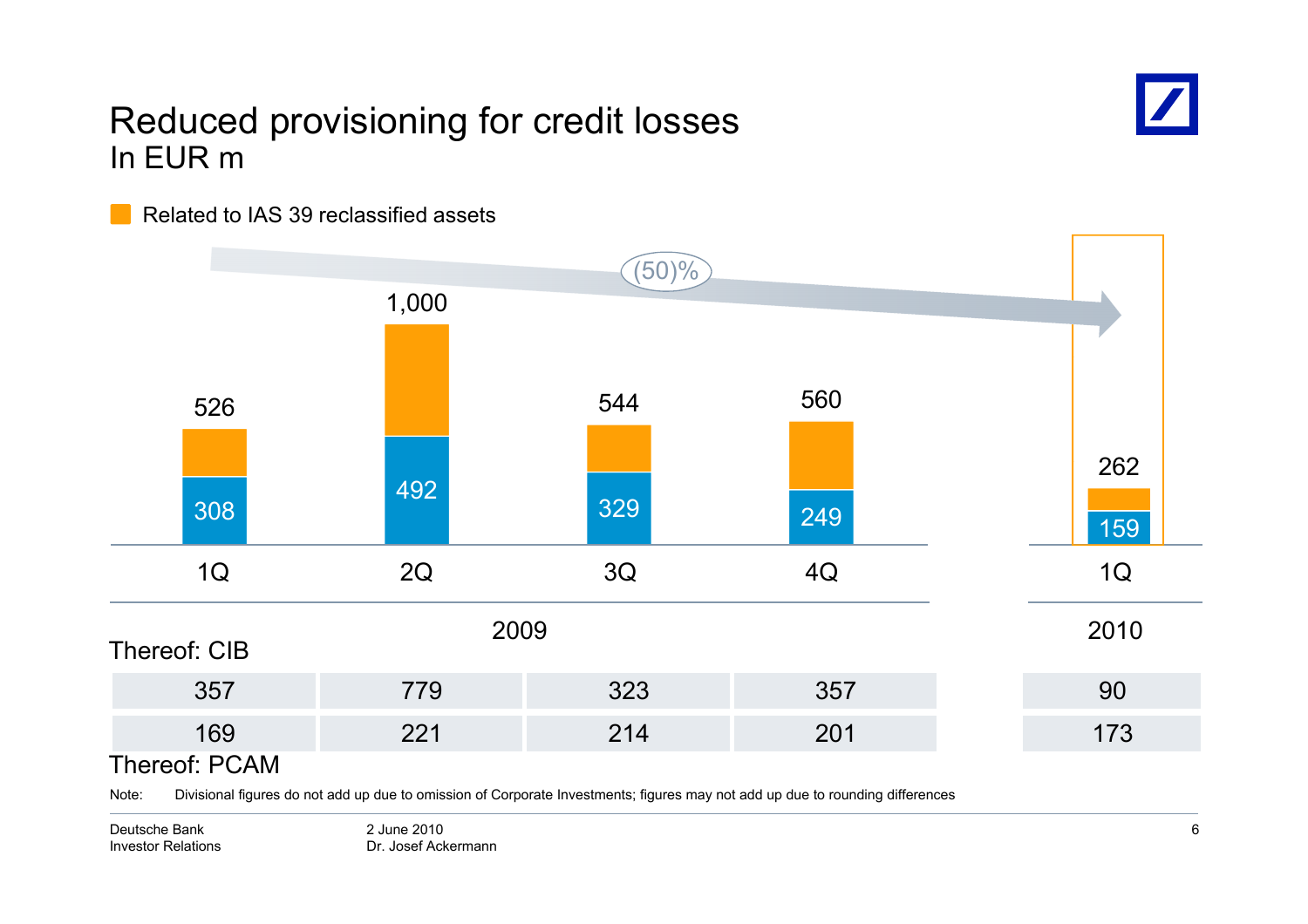# Tier 1 capital remains well above target





Note:: Core Tier 1 ratio = Tier 1 capital less hybrid Tier 1 capital divided by RWAs

(1) Includes Tier 1 capital deduction (including goodwill and other intangibles) of EUR 1.3 bn and EUR 17 bn RWA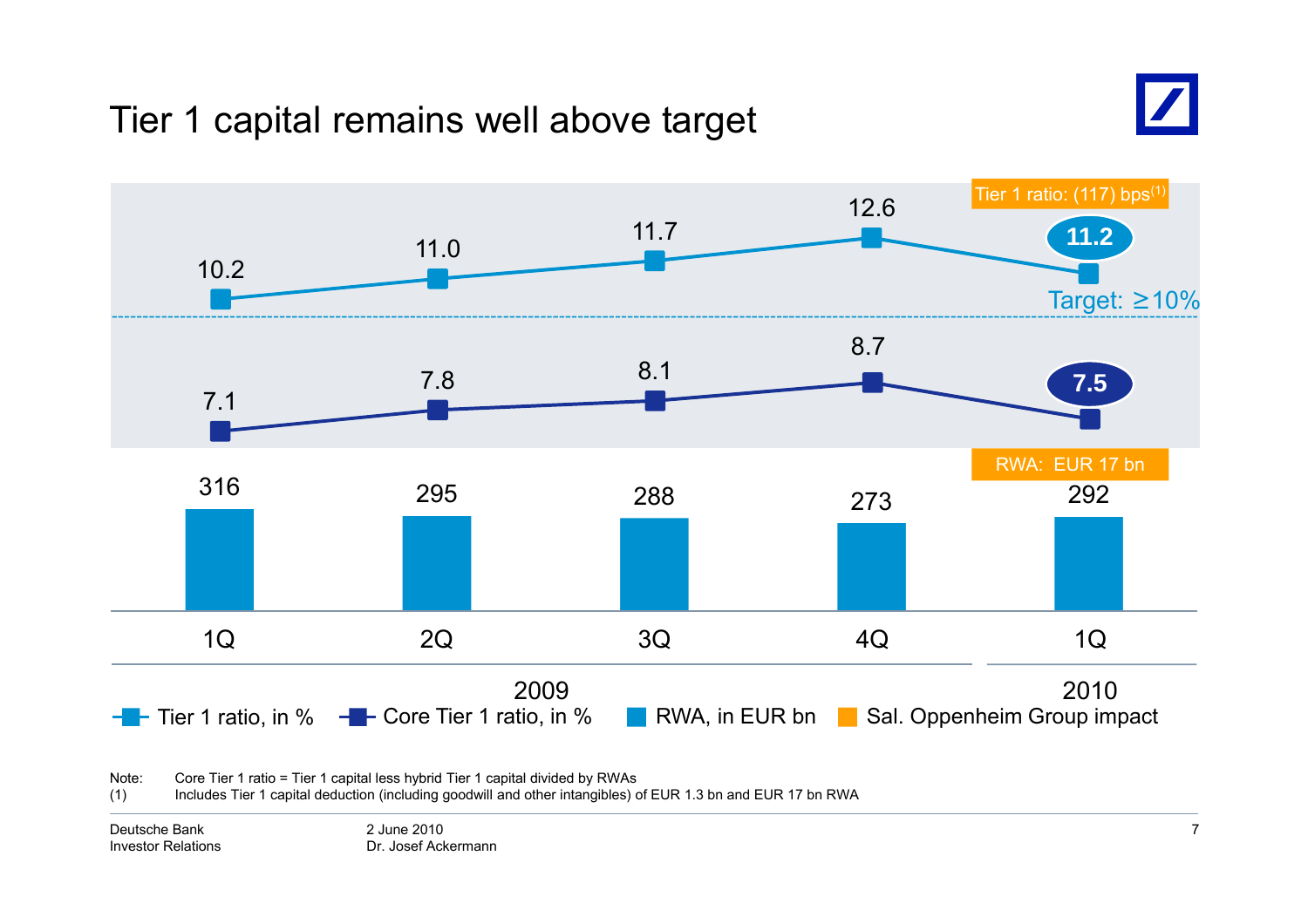

### 1A strong start to 2010: 1Q Highlights

# **2 Implementing Phase 4 of our management agenda**

3 Key current issues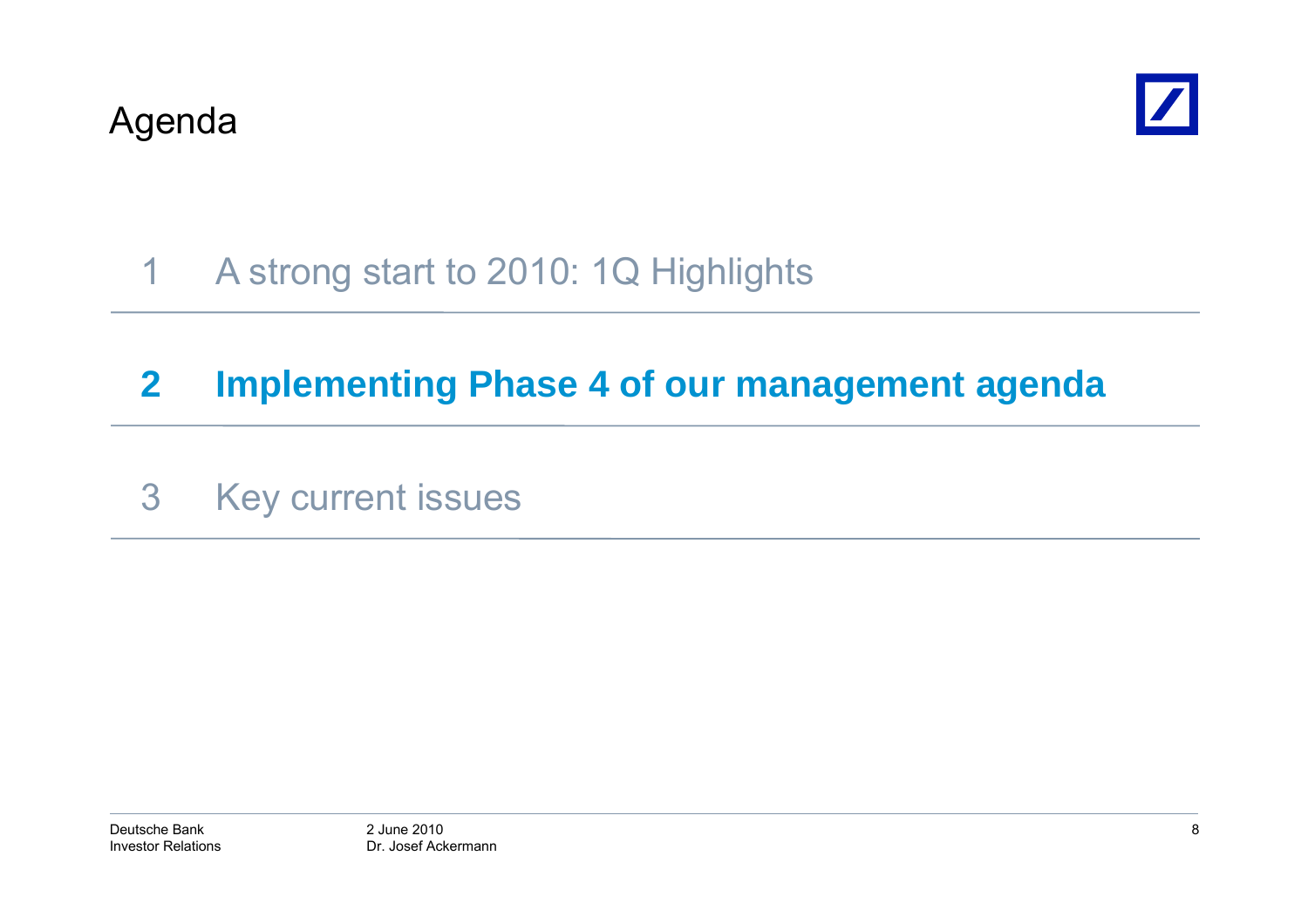Well placed to deliver on Phase 4



| <b>Management Agenda Phase 4</b><br>$2009 - 2011$ |                                      |  |
|---------------------------------------------------|--------------------------------------|--|
|                                                   |                                      |  |
| Increase CIB profitability with renewed           | <b>Focus on core PCAM businesses</b> |  |
| risk and balance sheet discipline                 | and home market leadership           |  |
| Focus on Asia as a key driver                     | Reinvigorate our                     |  |
| of revenue growth                                 | performance culture                  |  |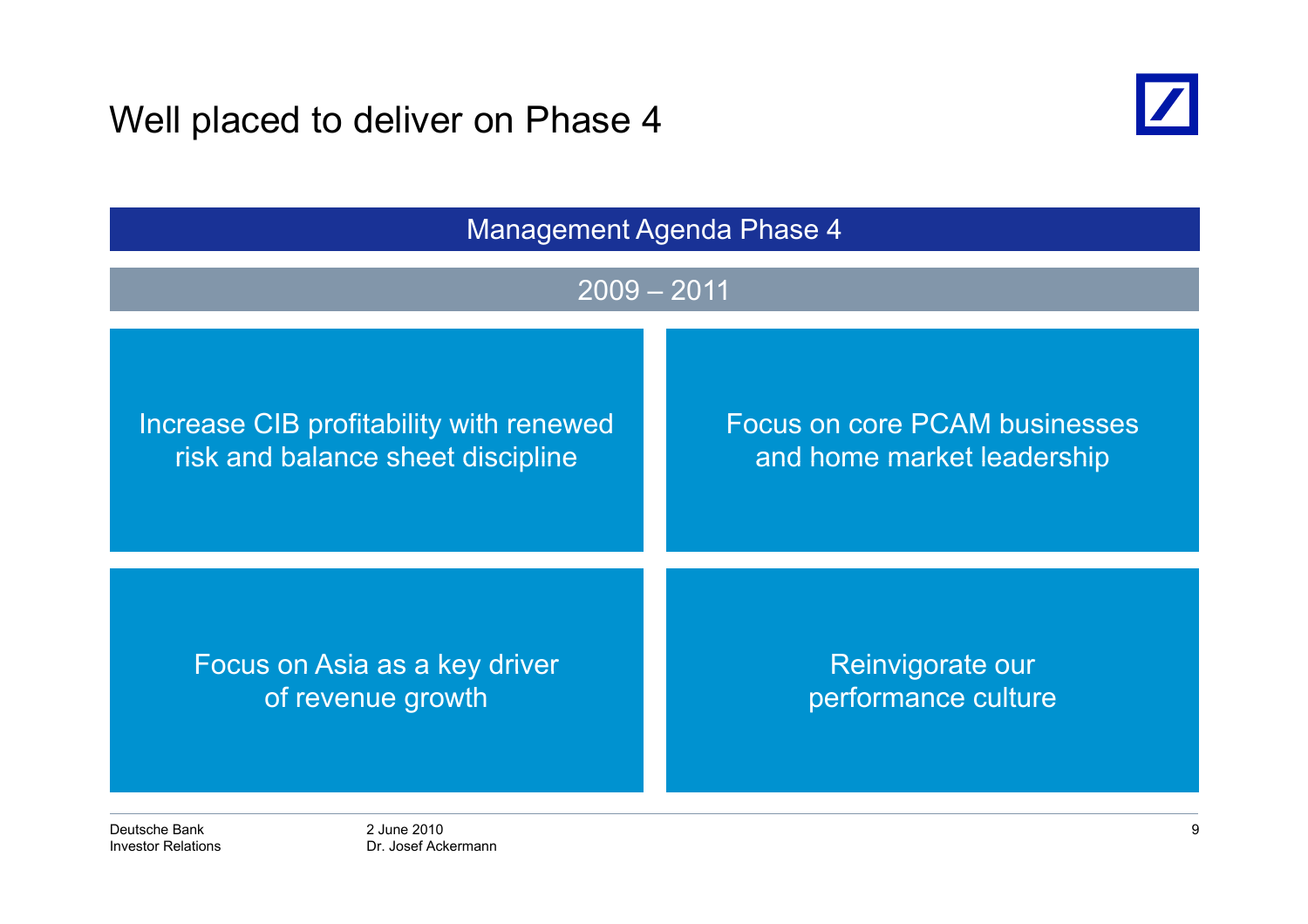# Phase 4: Financial potential



### Phase 4 potential 2011

|                                                                      | Revenue growth p.a.                                  | $~1.8\%$           |
|----------------------------------------------------------------------|------------------------------------------------------|--------------------|
| Performance                                                          | Income before income taxes, in EUR bn <sup>(1)</sup> | ~10.0              |
|                                                                      | Return on Equity <sup>(2)</sup>                      | 25% over-the-cycle |
|                                                                      | Cost / income ratio                                  | $~1.65\%$          |
|                                                                      | Tier 1 ratio                                         | $\geq 10\%$        |
| Constraints                                                          | Leverage $(3)$                                       | $\leq$ 25x         |
| (1)<br>Before Corporate Investments and Consolidations & Adjustments |                                                      |                    |

(2) Pre-tax return on Average Active Equity

(3) Per target definition: Assets based on U.S.GAAP 'pro-forma'; total equity adjusted for FV gains / losses on DB issued debt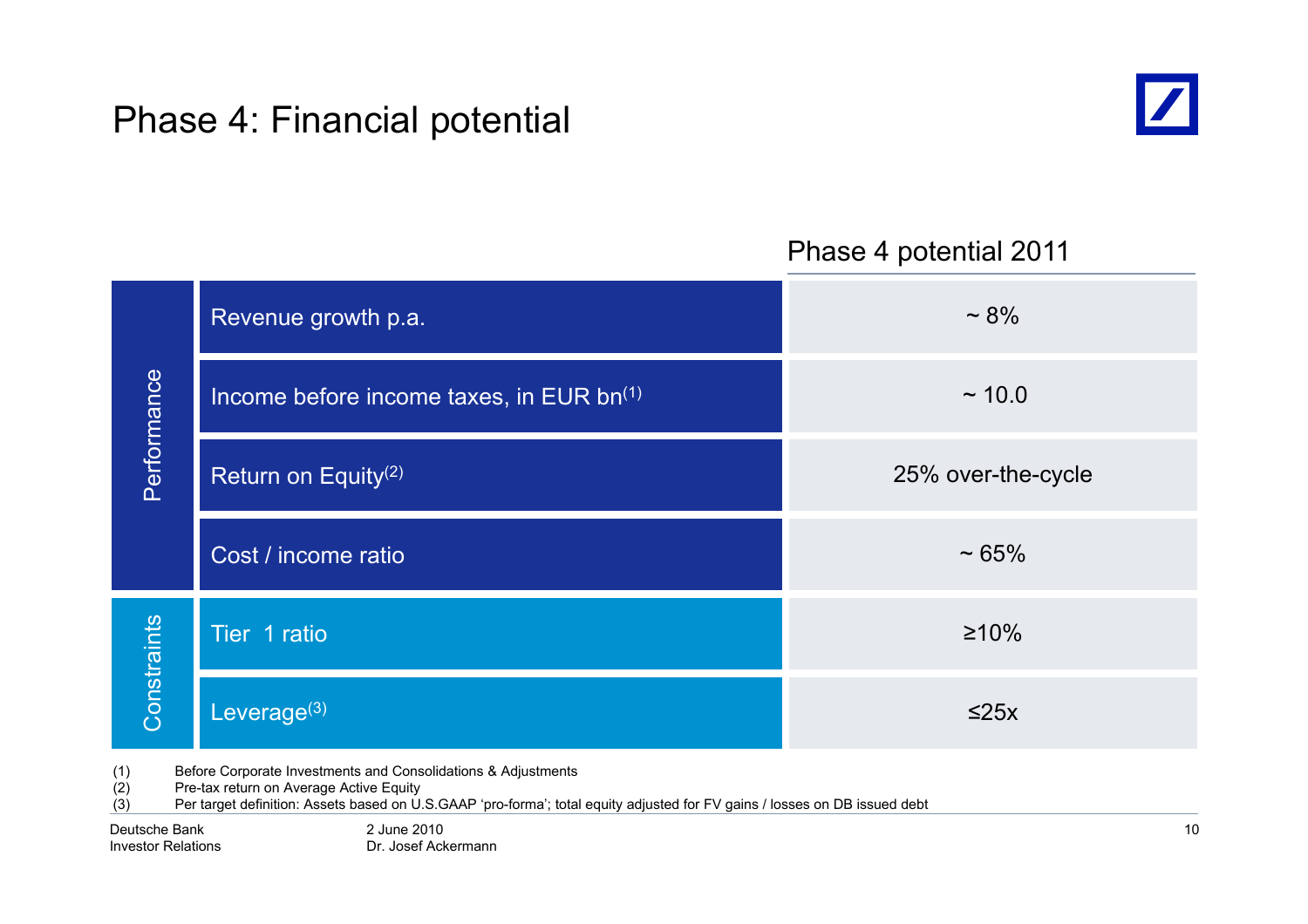# Phase 4: assumptions for 2010 – 2011



| Environmental        | No further major market dislocations<br>$\overline{\phantom{0}}$<br>Normalization of asset valuations<br>Global revenue fee pool: CAGR of 9% to a level slightly<br>below 9M2007 annualized<br>Margins remain higher than pre-crisis<br>$\overline{\phantom{0}}$<br>Interest rates normalization from 2nd half 2010<br>Global GDP growth $\geq$ 2% p.a. over the period |
|----------------------|-------------------------------------------------------------------------------------------------------------------------------------------------------------------------------------------------------------------------------------------------------------------------------------------------------------------------------------------------------------------------|
| <b>Deutsche Bank</b> | No significant further write-downs<br>Market share gains<br>$\overline{\phantom{0}}$<br>EUR 1 bn efficiency gains out of infrastructure                                                                                                                                                                                                                                 |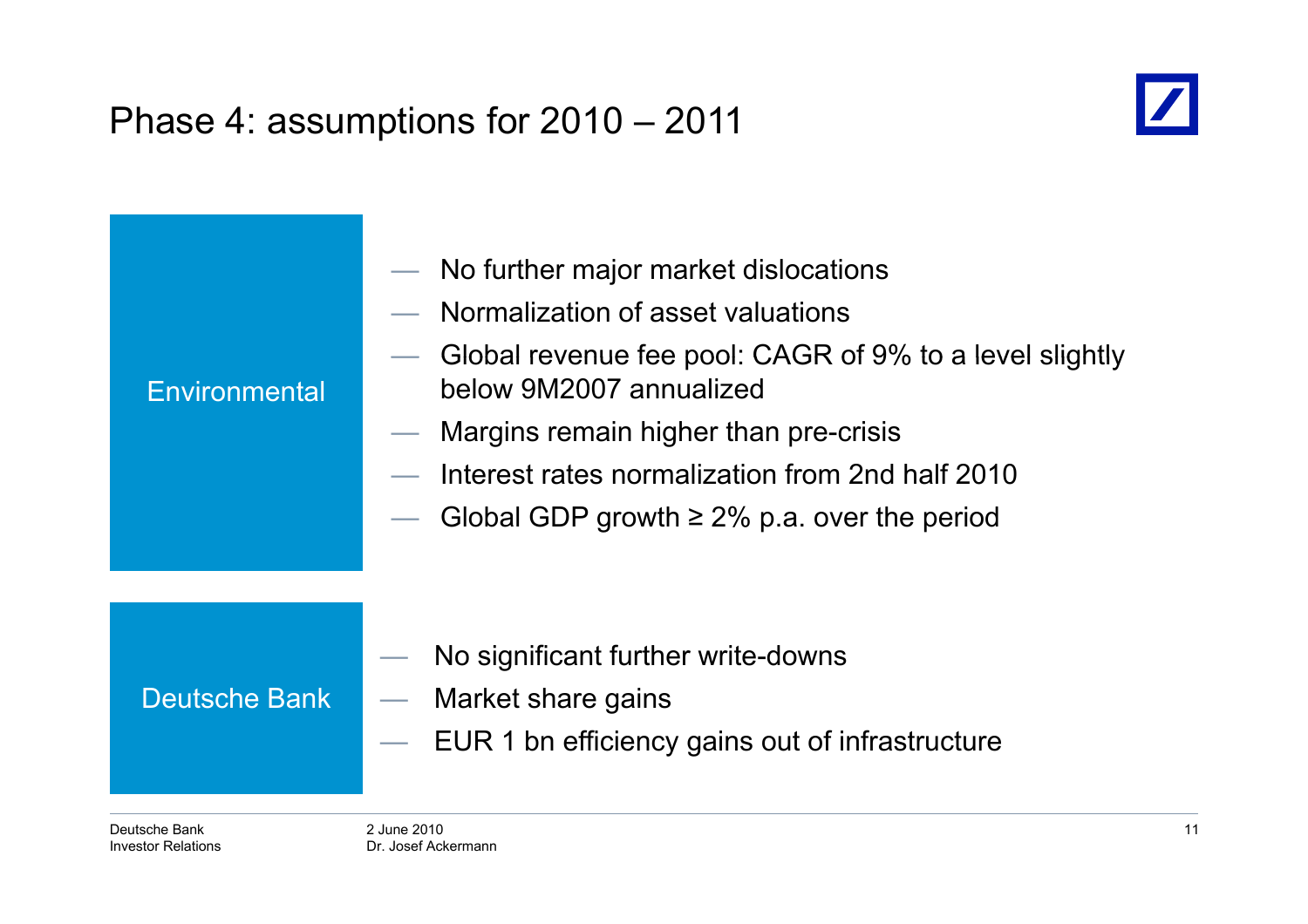## Phase 4: IBIT potential of business divisions In EUR bn



Phase 4 potential 2011

| <b>Corporate Banking &amp; Securities</b> | 6.3  |
|-------------------------------------------|------|
| <b>Global Transaction Banking</b>         | 1.3  |
| <b>Asset and Wealth Management</b>        | 1.0  |
| <b>Private &amp; Business Clients</b>     | 1.5  |
| <b>Total business divisions</b>           | 10.0 |

Note: Figures do not add up due to rounding differences

Deutsche BankInvestor Relations 2 June 2010Dr. Josef Ackermann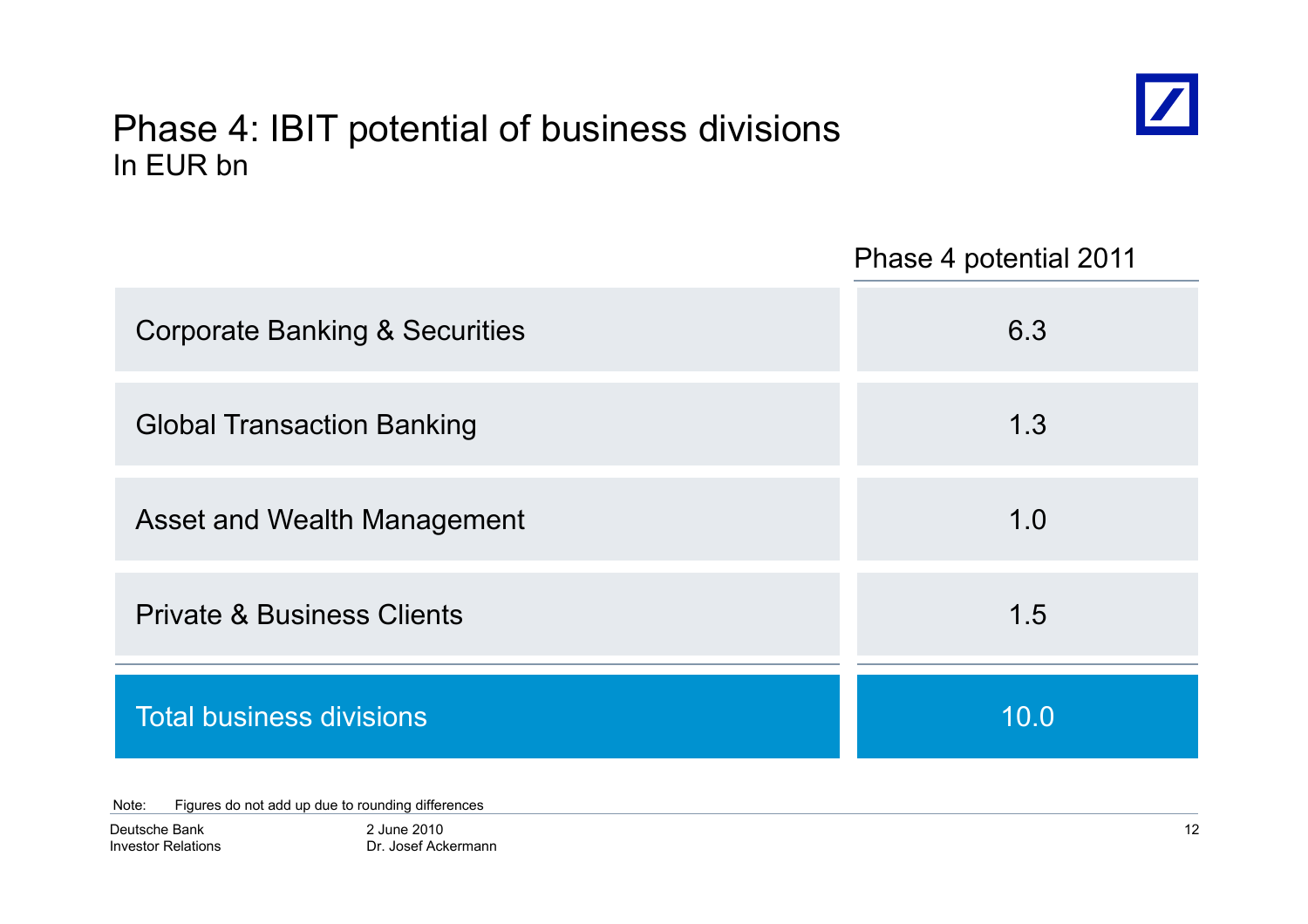

### 2011 potential: CB&S / Global Markets Income before income taxes, in EUR bn

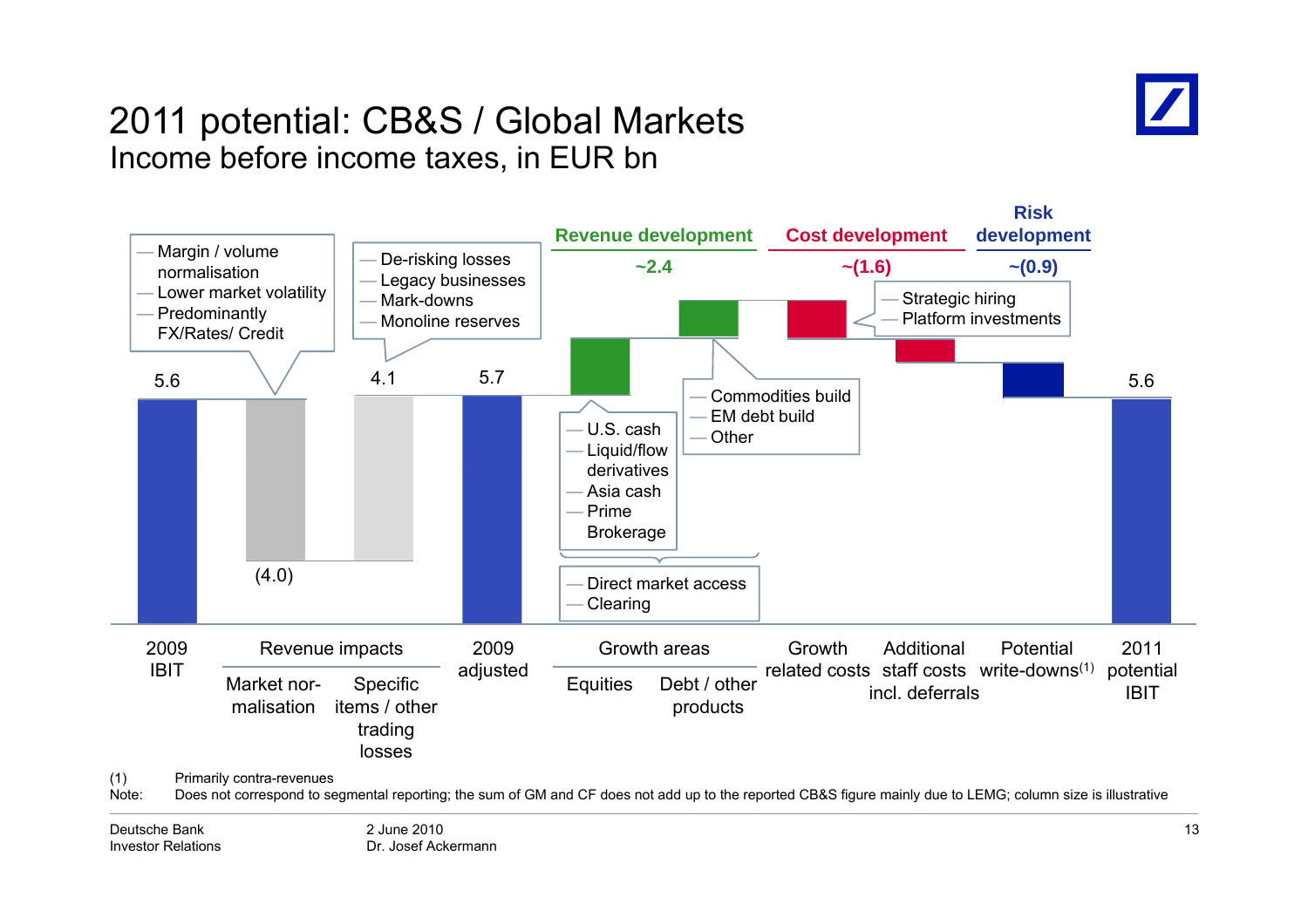![](_page_13_Picture_0.jpeg)

### 2011 potential: CB&S / Corporate Finance Income before income taxes, in EUR bn

![](_page_13_Figure_2.jpeg)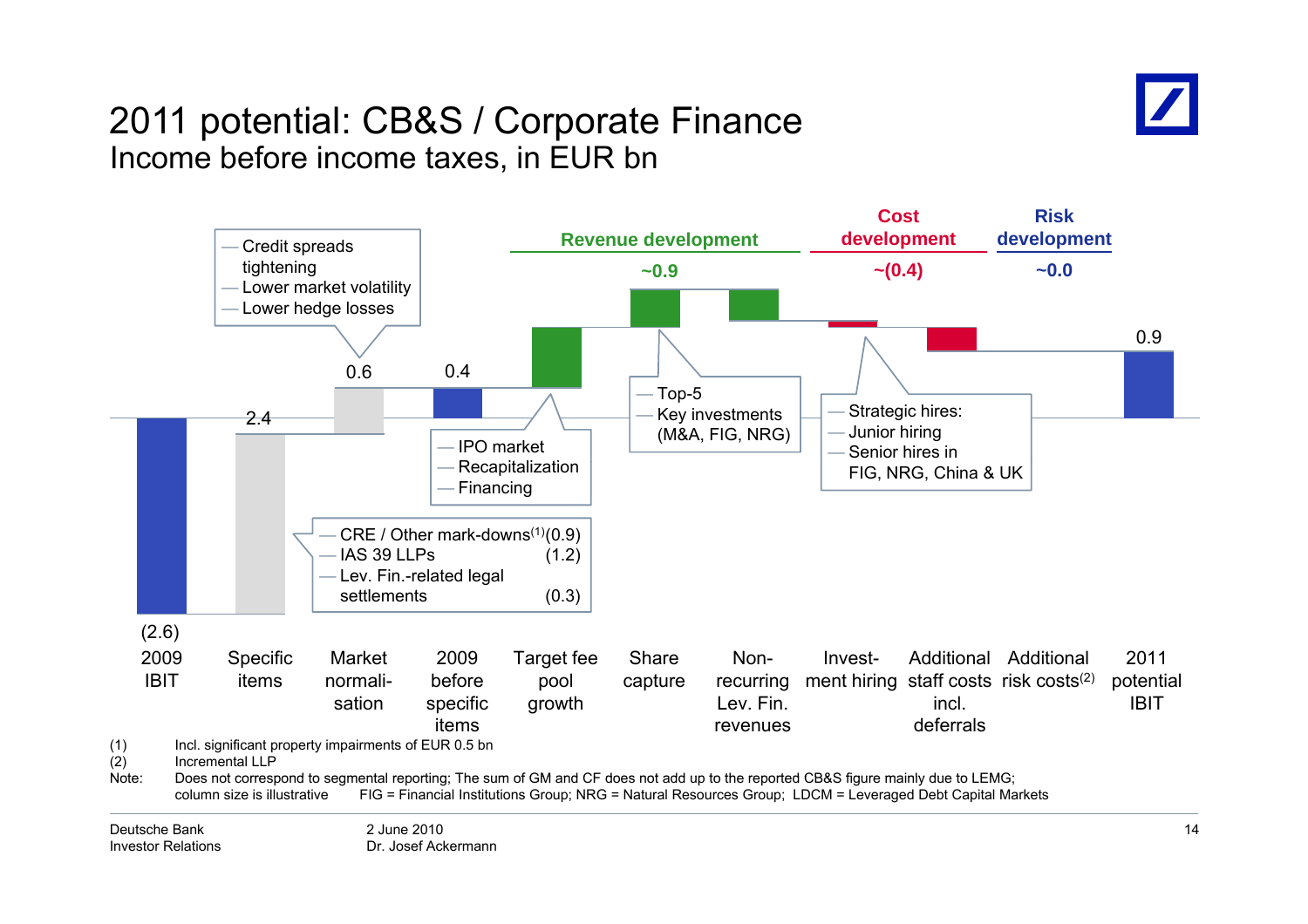![](_page_14_Picture_0.jpeg)

### 2011 potential: Global Transaction Banking Income before income taxes, in EUR bn

![](_page_14_Figure_2.jpeg)

Investor Relations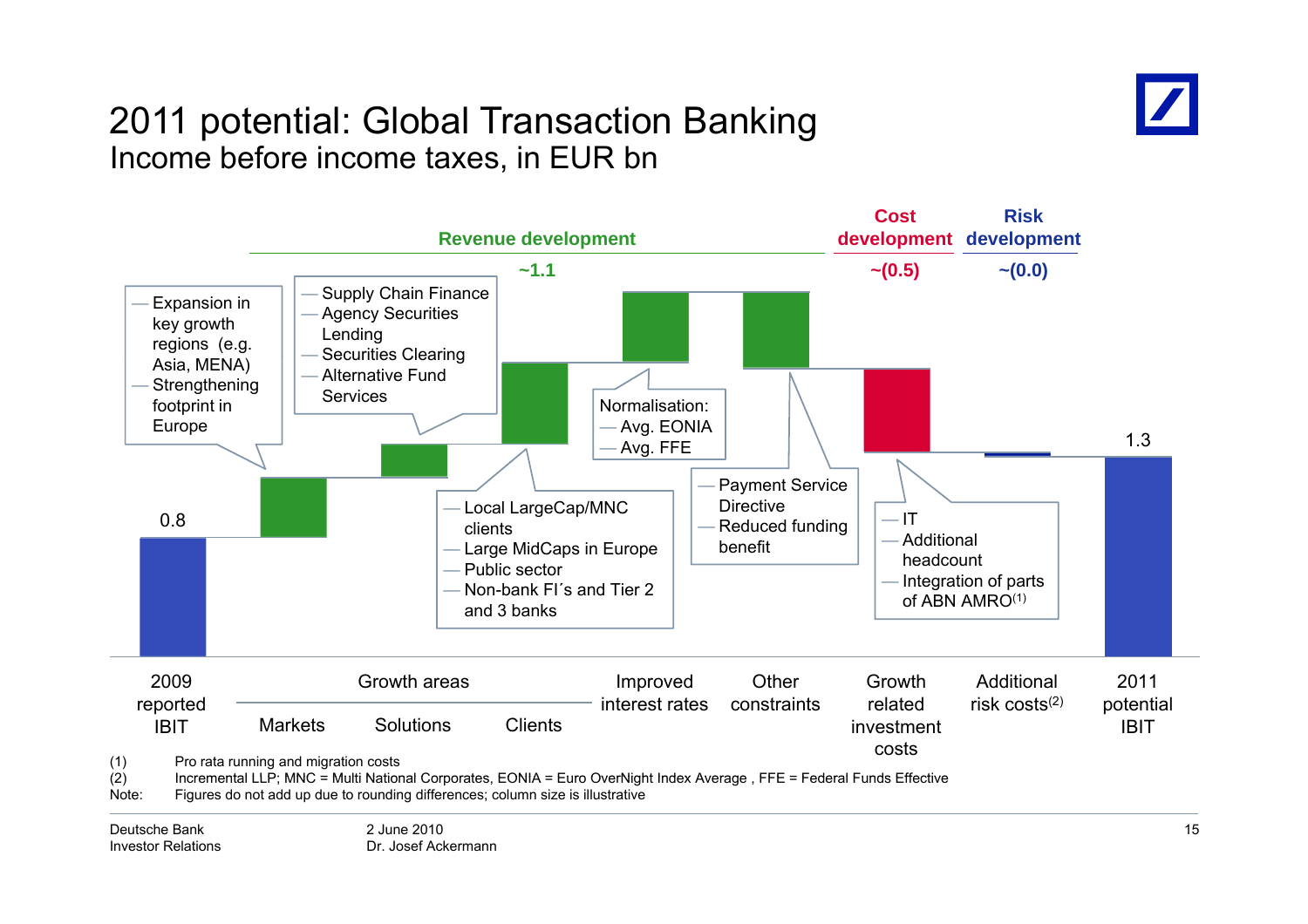# 2011 potential: Asset Management Income before income taxes, in EUR m  $\blacksquare$  assumes no appreciation of

![](_page_15_Picture_1.jpeg)

equity indices 2010 - 2011

![](_page_15_Figure_3.jpeg)

Note: Figures do not add up due to rounding differences; column size is illustrative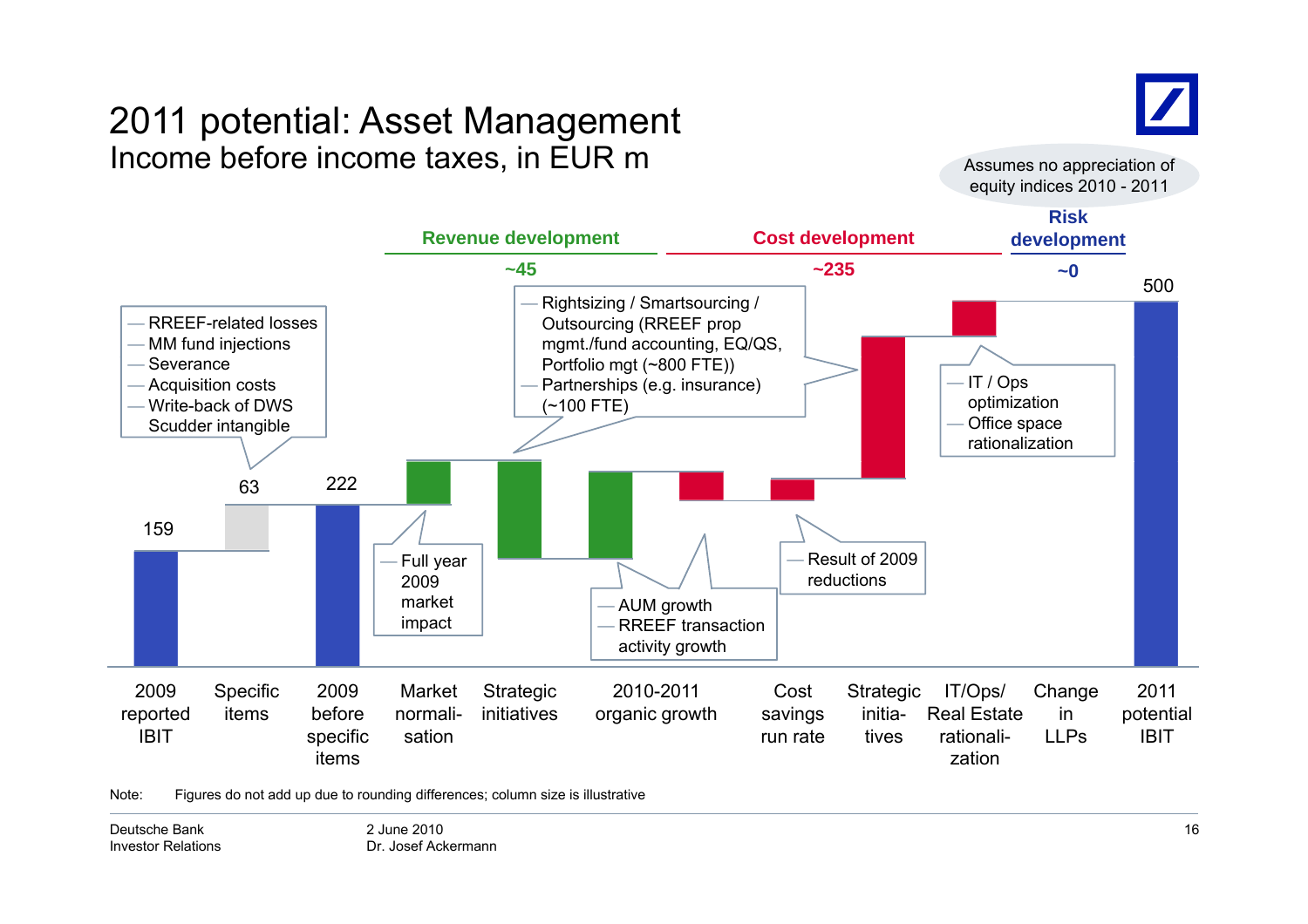![](_page_16_Picture_0.jpeg)

### 2011 potential: Private Wealth Management Income before income taxes, excluding effects from Sal. Oppenheim, in EUR m

![](_page_16_Figure_2.jpeg)

Note: Figures do not add up due to rounding differences; column size is illustrative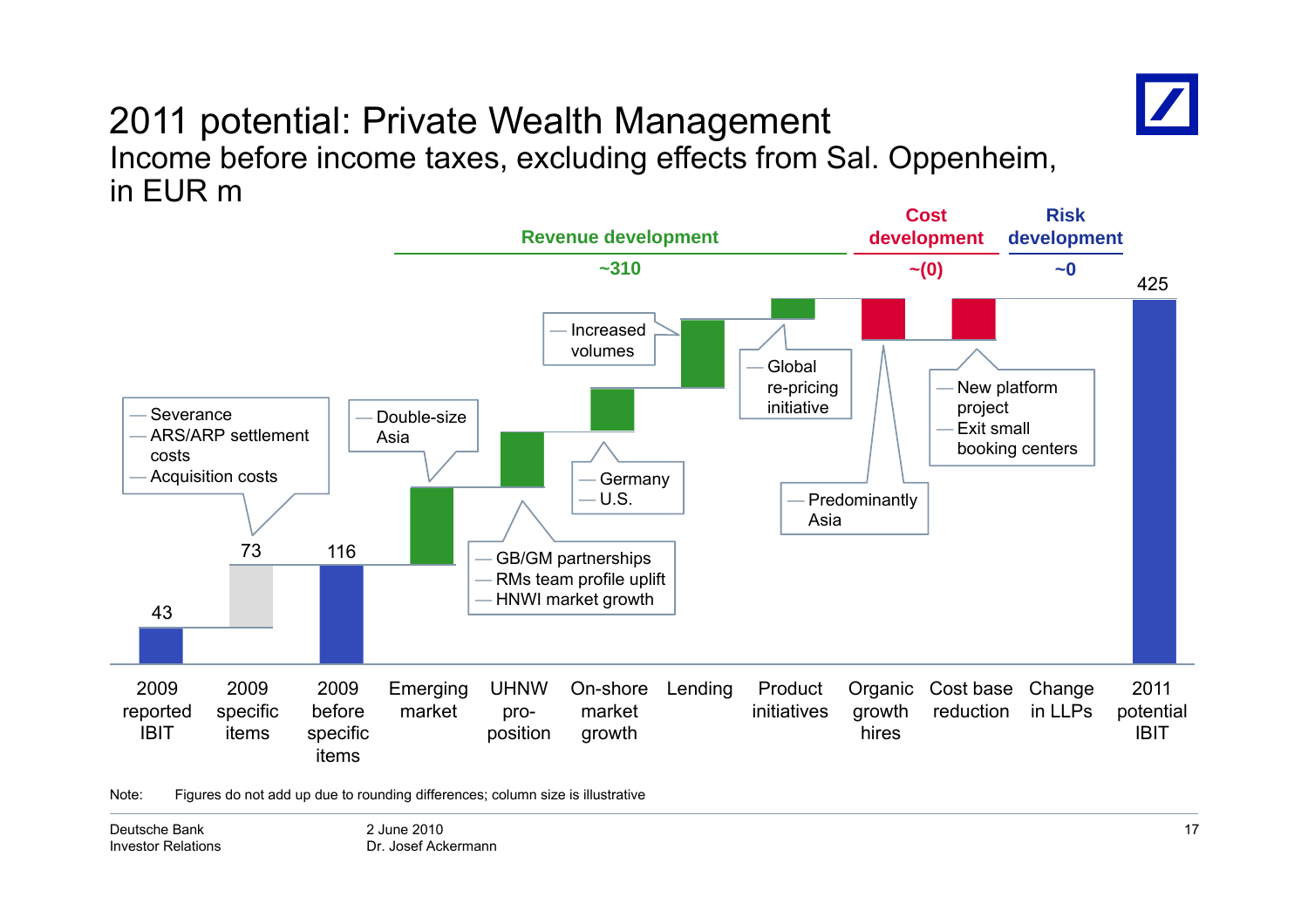![](_page_17_Picture_0.jpeg)

# Sal. Oppenheim: Dedicated strategy for each business activity

![](_page_17_Figure_2.jpeg)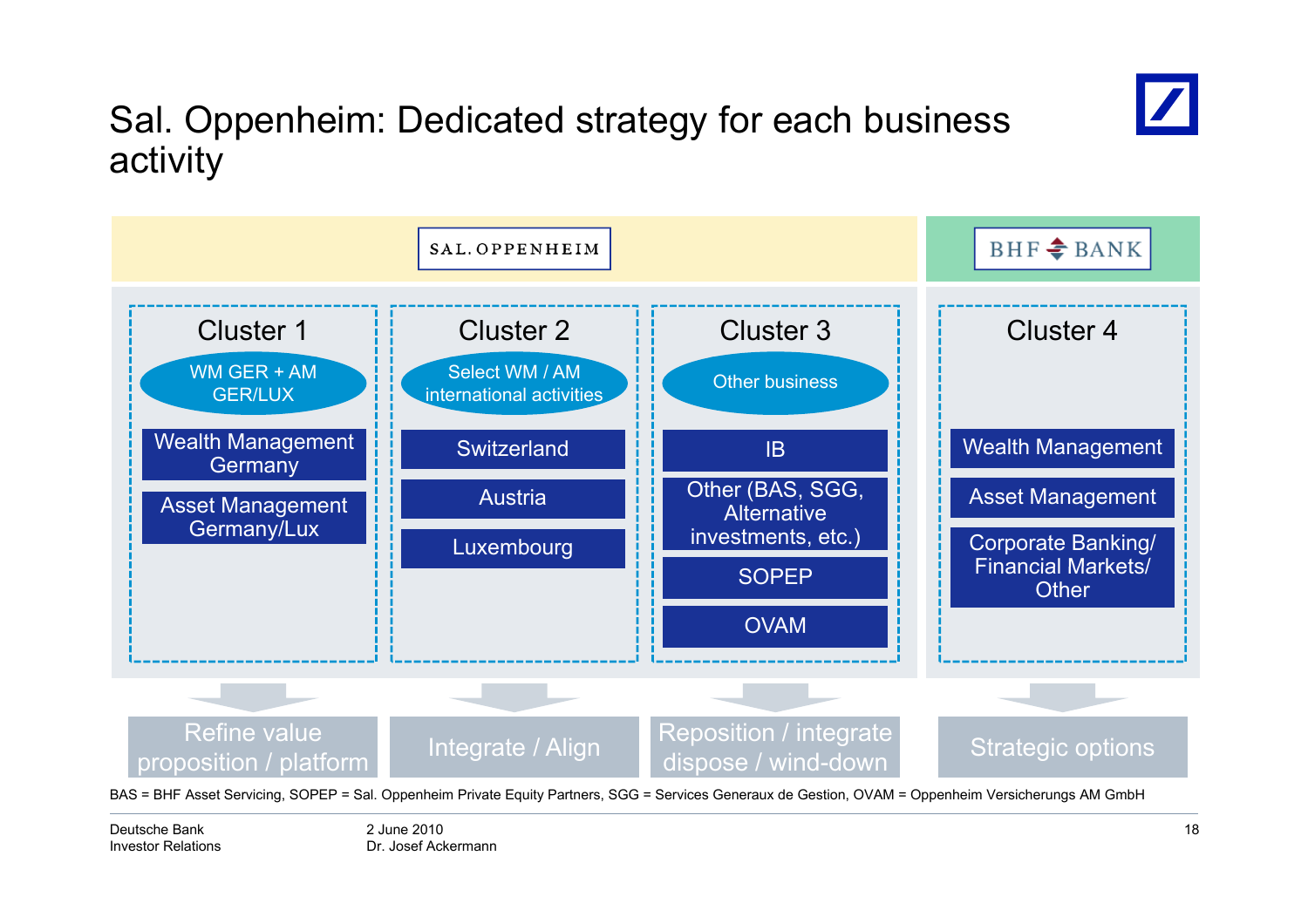# Sal. Oppenheim: Asset base

![](_page_18_Picture_1.jpeg)

### 115 4845 $103^{(2)}$  $3^{(2)}$  105 127In EUR bn Invested assets have grown with only marginal net outflows (2) (2) 99  $\overline{9}$ 142 (3) 2  $(1)^{(4)}$ 34 38 **WM forei gn g IB, SOPEP, OVAM & otherBHF** Invested assets of core proposition(5) overall broadly stable 266 24 25 32 333<sup>3</sup> **Sal. Opp. WM entitiesSal. Opp. Institutional** OVAM first time integrated with invested assets of **Germany** and  $\overline{a}$  and  $\overline{a}$  and  $\overline{a}$  and  $\overline{a}$  and  $\overline{a}$  and  $\overline{a}$  and  $\overline{a}$  and  $\overline{a}$  and  $\overline{a}$  and  $\overline{a}$  and  $\overline{a}$  and  $\overline{a}$  and  $\overline{a}$  and  $\overline{a}$  and  $\overline{a}$  and  $\overline{a}$  and Cluster 1 Cluster Cluster 2 Dec 2008Δ NNM Δ Adjust-Δ Market Dec  $ments<sup>(3)</sup>$ 2009Δ NNM Δ Adjust-Δ Market Mar  $ments<sup>(3)</sup>$ 2010EUR 12 bn in 1Q2010 Cluster<sub>3</sub> Cluster<sub>4</sub>

### Invested assets development Sal. Oppenheim Group $^{\left(1\right)}$   $\;$  Observations

Note: Invested assets of cluster 1 and 2 allocated to PWM; SOPEP = Sal. Oppenheim Private Equity Partners, OVAM = Oppenheim Versicherungs AM GmbH

(1) Invested assets according to DB definition

- (2) Excludes OVAM EUR 12 bn invested assets
- (3) Acquisitions, disposals and reclassifications
- (4) 1 January 31 March 2010 –
- (5) Wealth Mgt. Germany, Asset Mgt. Germany/Luxembourg, Wealth and Asset Mgt. Switzerland, Austria and Luxembourg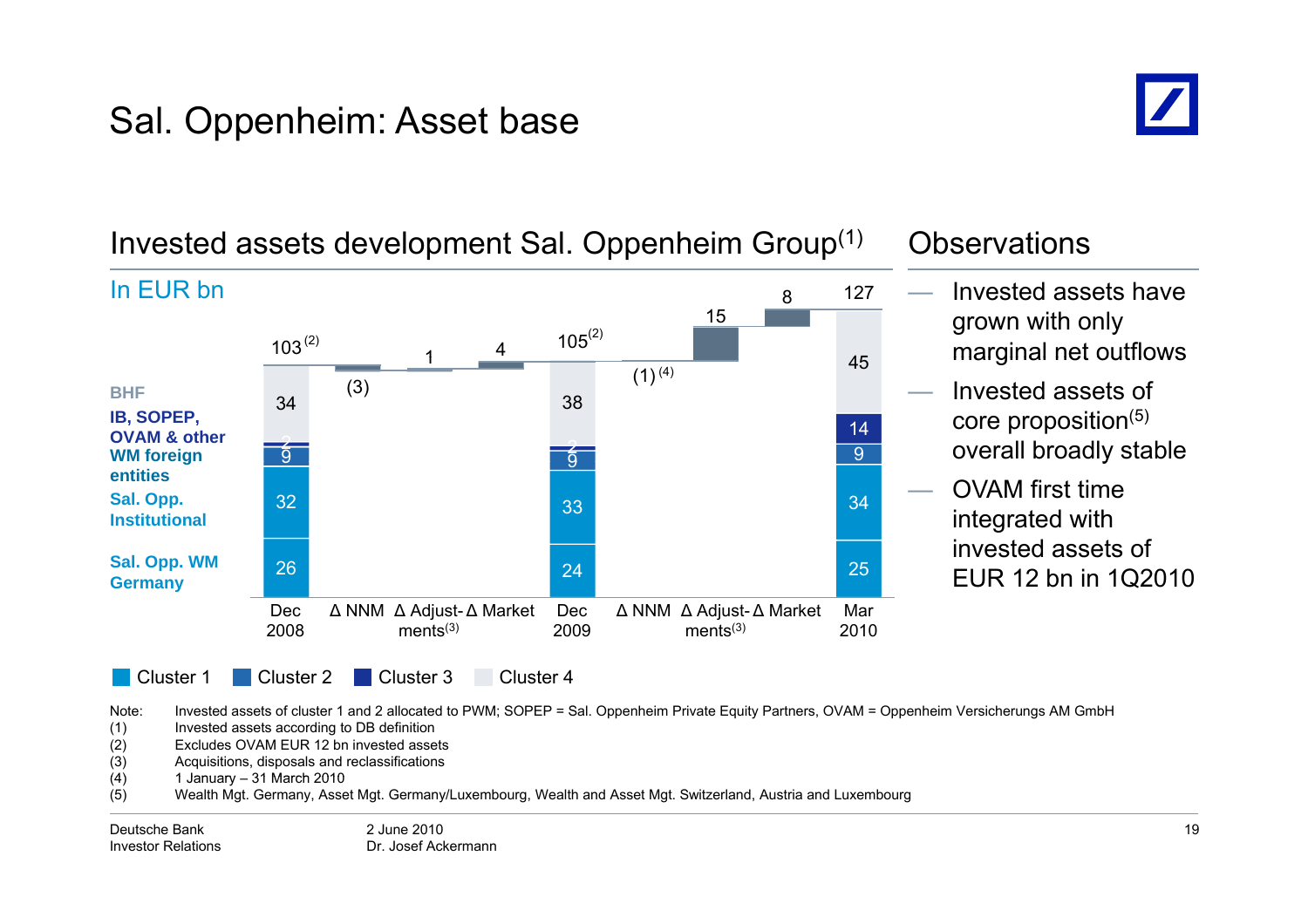### $\boxed{\mathbb{Z}}$ PWM and Sal. Oppenheim: Benefits, synergies and outlook

|                                                | Undisputed leadership in Private Wealth Management in Germany                                                           |
|------------------------------------------------|-------------------------------------------------------------------------------------------------------------------------|
|                                                | Complementary client profile, particularly in the UHNWI client segment                                                  |
| <b>Strategic</b><br>impact                     | Second wealth management proposition with strong brand complementing business<br>portfolio at the top end of the market |
|                                                | Expansion of Deutsche Bank's non-investment banking activities                                                          |
|                                                | Diversification of Deutsche Bank's earnings mix                                                                         |
|                                                |                                                                                                                         |
|                                                | Short-term (2010 / 2011) significant impact from integration and exit costs, including                                  |
| <b>Financial</b><br>impact /<br><b>Outlook</b> | severance                                                                                                               |
|                                                | Positive contribution from 2012 onwards                                                                                 |
|                                                | Substantial upside potential                                                                                            |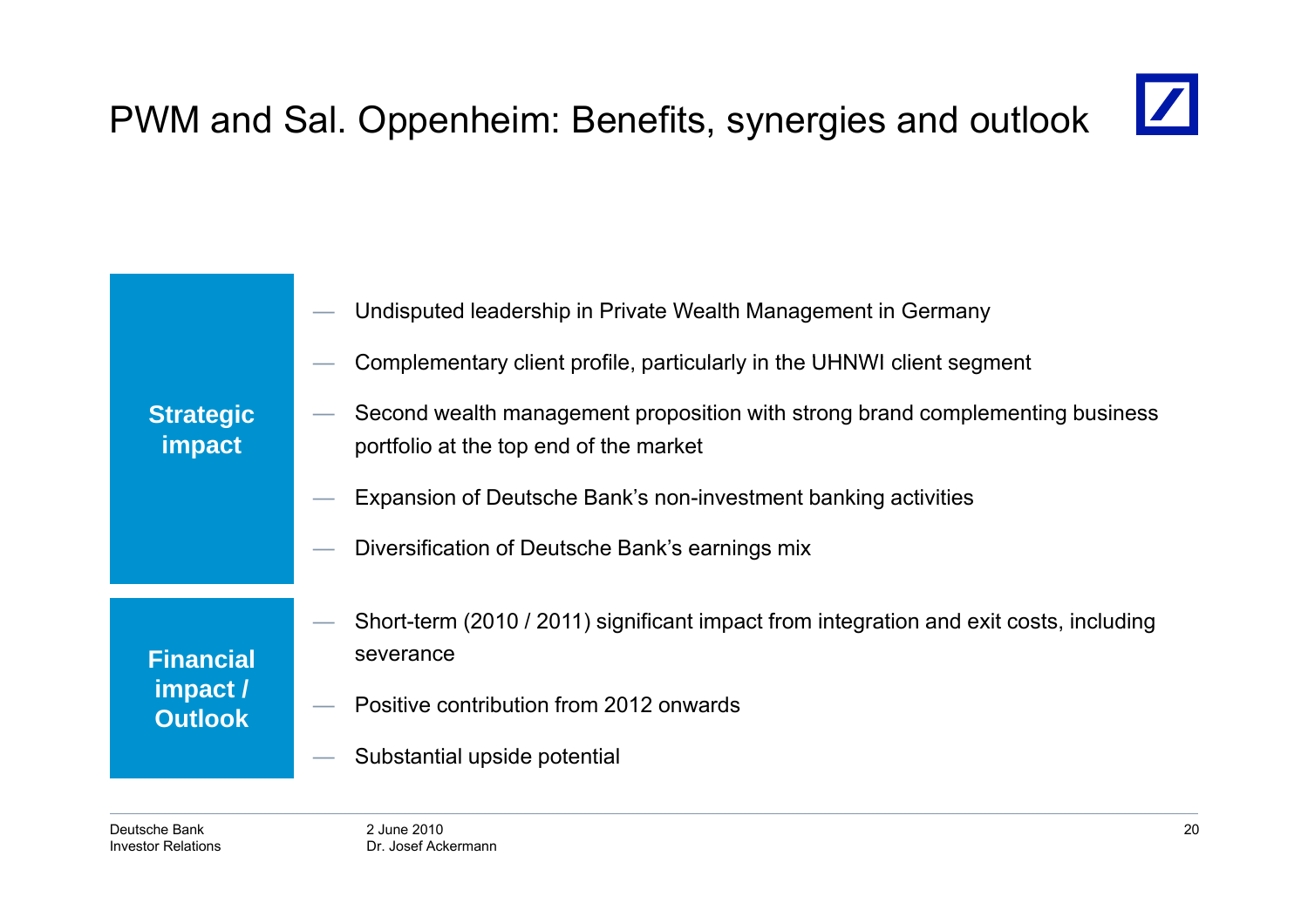## 2011 potential: Private & Business Clients Income before income taxes, in EUR bn

![](_page_20_Picture_1.jpeg)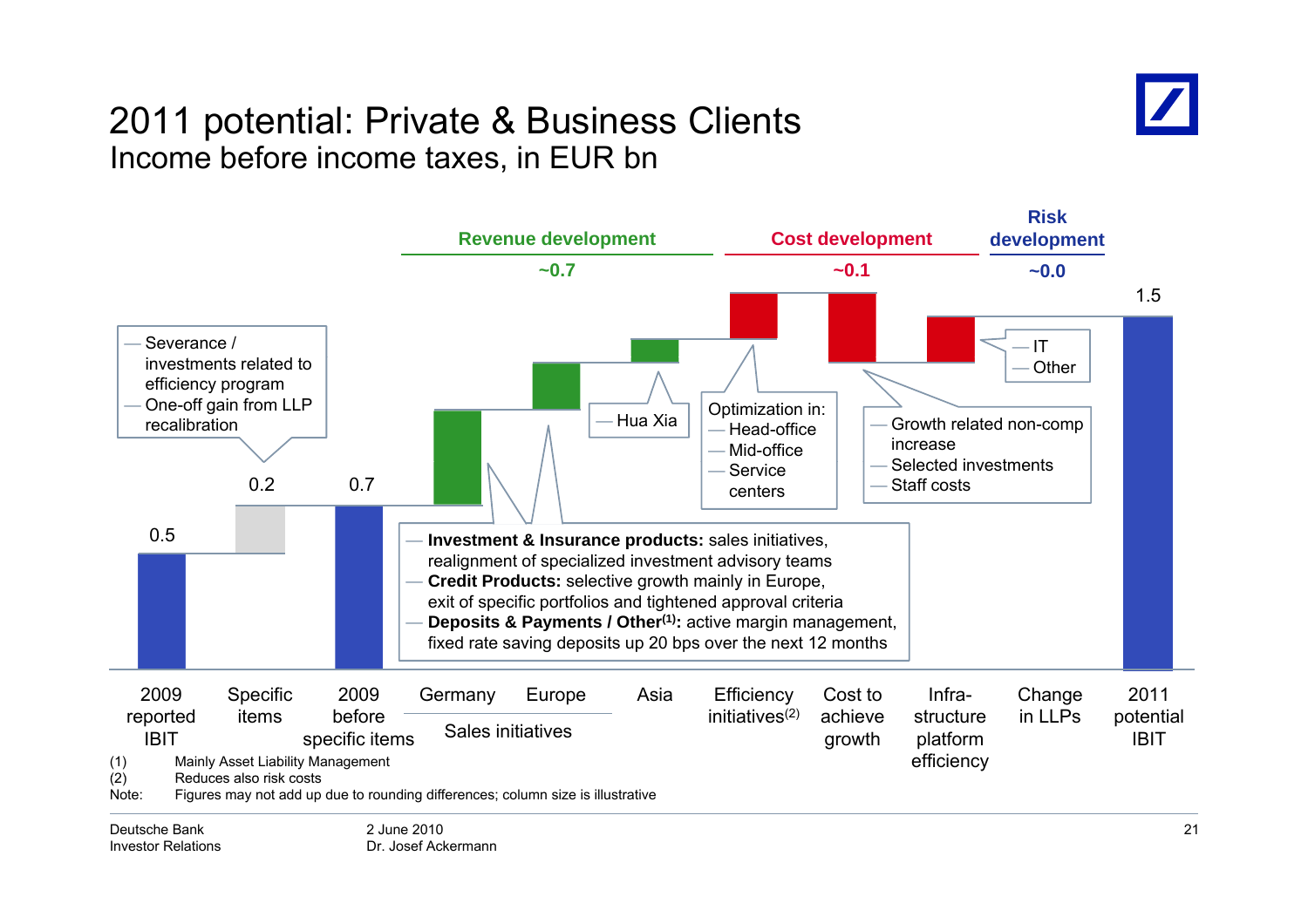![](_page_21_Picture_0.jpeg)

# Complexity reduction program: Further strengthen competitive position

![](_page_21_Figure_2.jpeg)

Note: DB: 2002-2005 based on U.S. GAAP, from 2006 onwards based on IFRS

(1) Peer group includes BNP Paribas, Citi, Credit Suisse, Goldman Sachs, JPMorgan Chase, Morgan Stanley, UBS, Merrill Lynch (until 2006), Lehman Brothers (until 2007), BoA (since 2008), 2007 excluding Citi and UBS, 2008 excluding UBS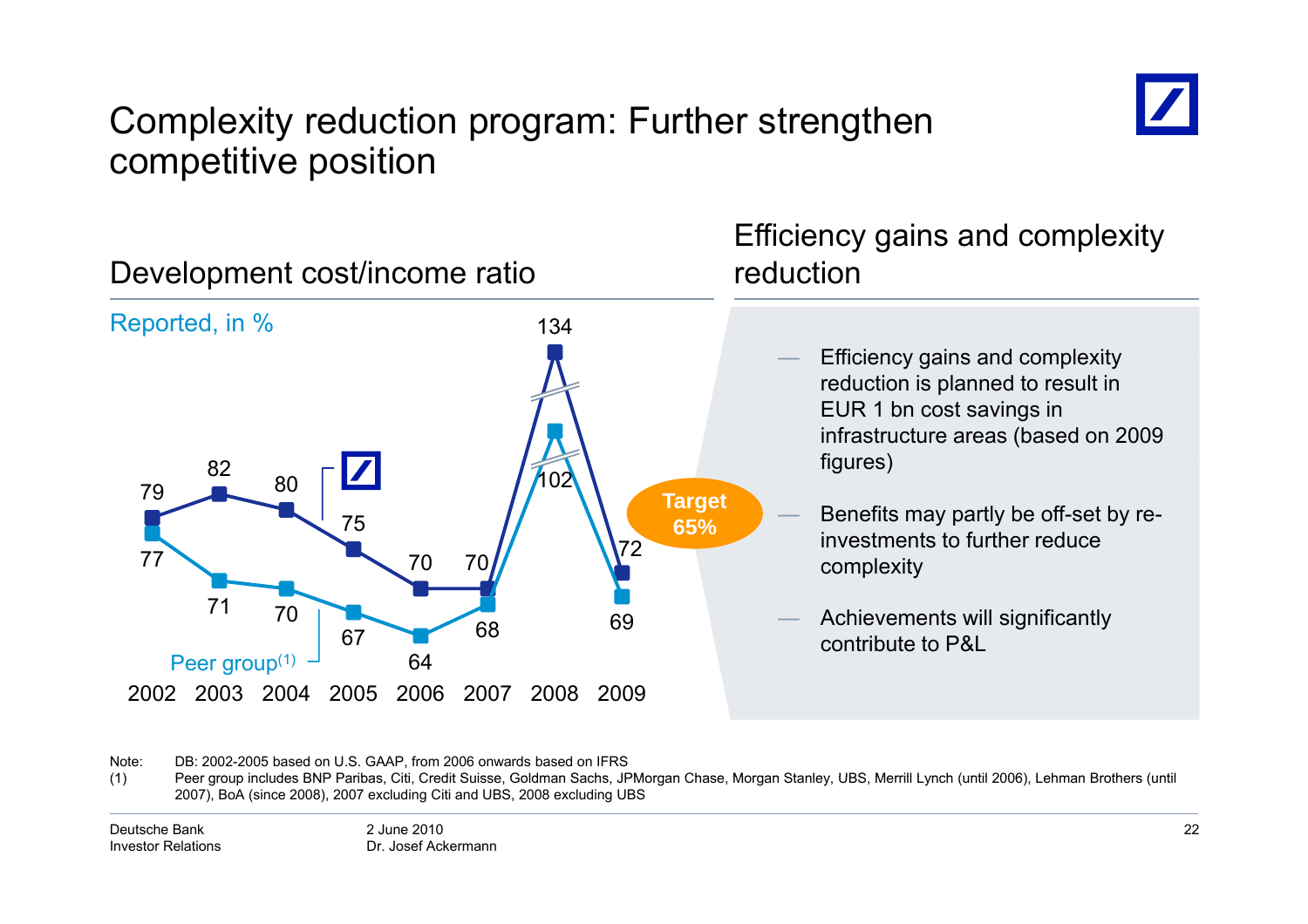### Cost and infrastructure efficiency: examples of initiatives In EUR m Illustrative in the second service in the second service in the service in the lillustrative

![](_page_22_Picture_1.jpeg)

End 2011 potential

| Function / area                           | <b>Key levers</b>                                                                                                                                                                                                                                                                                                                           | run-rate cost saving |
|-------------------------------------------|---------------------------------------------------------------------------------------------------------------------------------------------------------------------------------------------------------------------------------------------------------------------------------------------------------------------------------------------|----------------------|
| Technology / IT                           | Functional alignment of IT operating model:<br>Elimination of duplication<br>Functional integration and standardisation of<br>processes (app. dev., production mgt.)<br>Maximising value from of vendor management and<br>outsourcing<br>Maximum benefit of low-cost locations<br>Platform efficiencies (Berliner Bank, GTB<br>integration) | $\approx$ 200 - 250  |
| <b>Global Business</b><br><b>Services</b> | Transition to next generation operating model:<br>Lean process redesign<br>Further use of low-cost locations<br>Continued standardisation of processes<br>Automation (elimination of manual processes)                                                                                                                                      | $\approx$ 150-200    |
| Legal, Risk & Capital                     | Implementation of Global Efficiency Model:<br>Redefine core and optimise non-core activities<br>Strict risk / return discipline in portfolio / coverage<br>Integrated delivery model<br>Increase outsourced footprint                                                                                                                       | $\approx$ 100        |
| Deutsche Bank                             | 2 June 2010                                                                                                                                                                                                                                                                                                                                 | 23                   |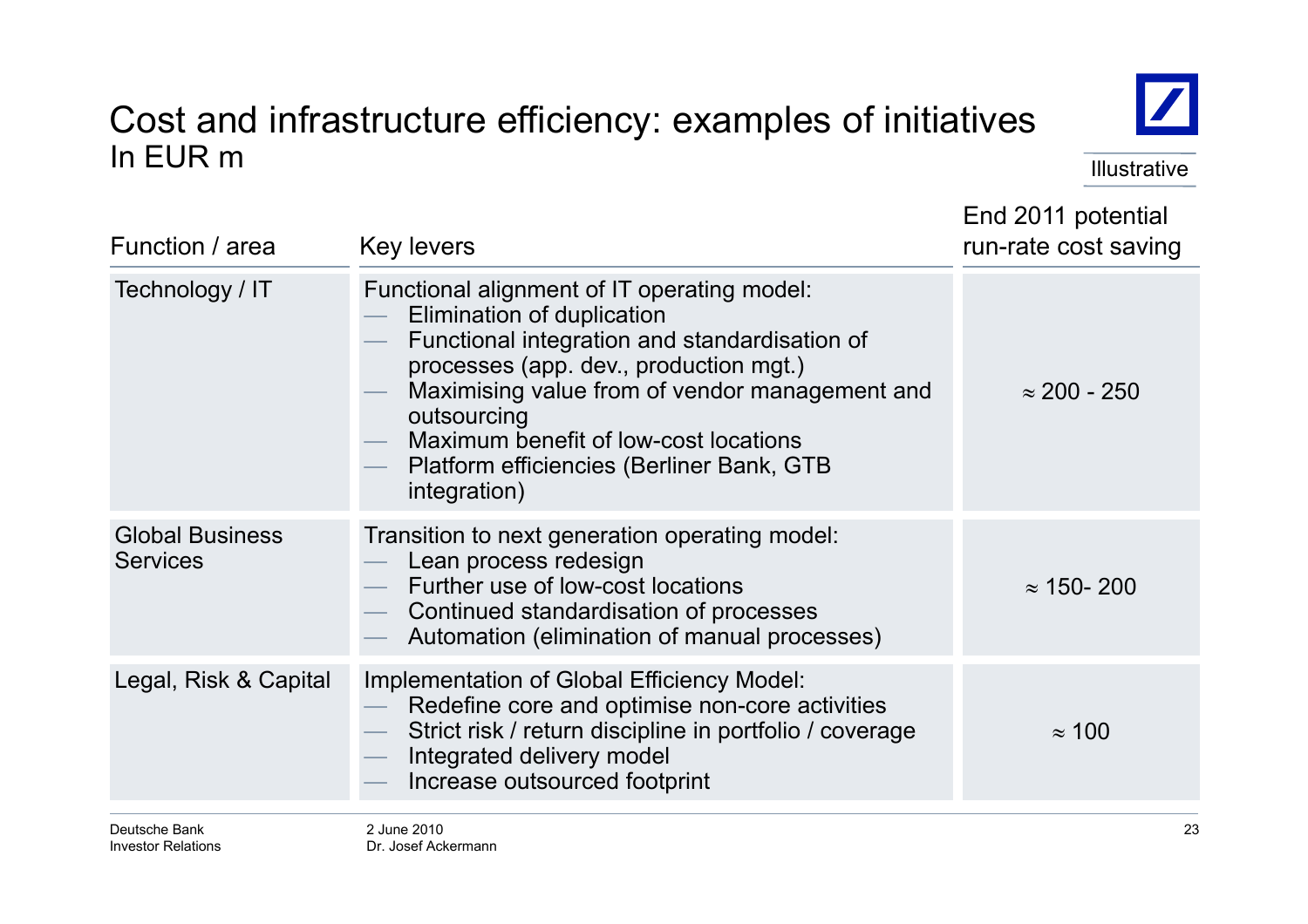# On track to achieve 2011 tar gets Income before income taxes, in EUR bn

![](_page_23_Picture_1.jpeg)

|                                                 | 1Q2010<br>reported | Phase 4<br>potential<br>2011 | Prospects / Key features                                                                                                   |
|-------------------------------------------------|--------------------|------------------------------|----------------------------------------------------------------------------------------------------------------------------|
| Corporate Banking &<br><b>Securities</b>        | 2.6                | 6.3                          | Capture client flow / market share with prudent risk<br>taking<br>Record performance in traditionally strong first quarter |
| <b>Global Transaction</b><br><b>Banking</b>     | 0.1                | 1.3                          | Expansion in key regions and client sectors<br>Upside potential from interest rate increase                                |
| <b>Asset and Wealth</b><br>Management           | (0.0)              | 1.0                          | AM: Benefits from right-sizing the platform<br>PWM: Exploit undisputed home market leadership<br>and grow Asia             |
| <b>Private &amp; Business</b><br><b>Clients</b> | 0.2                | 1.5                          | Reap benefits from sales initiatives in Germany and<br>Europe<br>Positive impact from efficiency measures                  |
| <b>Total business divisions</b>                 | 2.9                | 10.0                         |                                                                                                                            |

Note: Figures may not add up due to rounding differences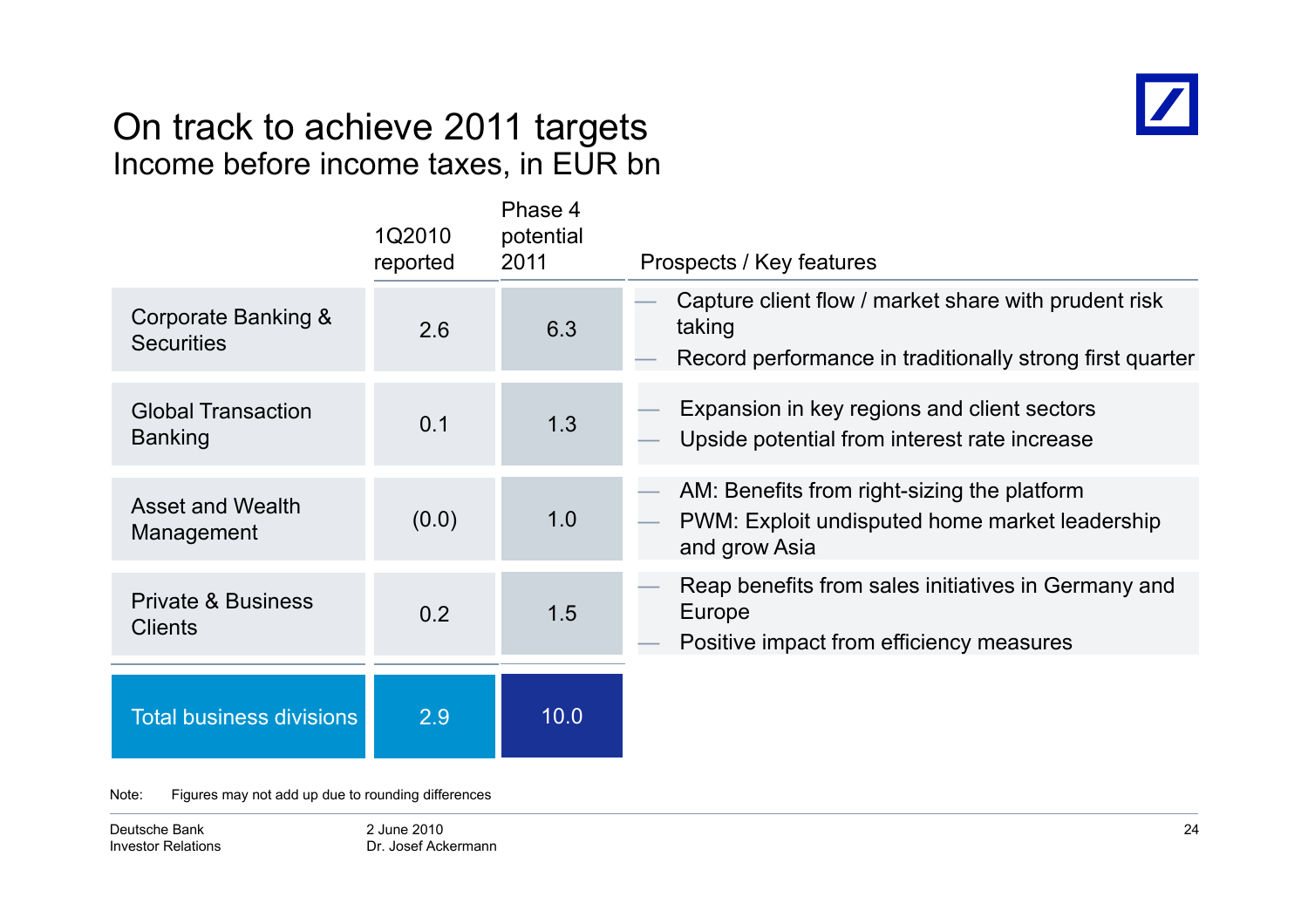![](_page_24_Picture_1.jpeg)

### 1A strong start to 2010: 1Q Highlights

- 2 Implementing Phase 4 of our management agenda
- **3 Key current issues**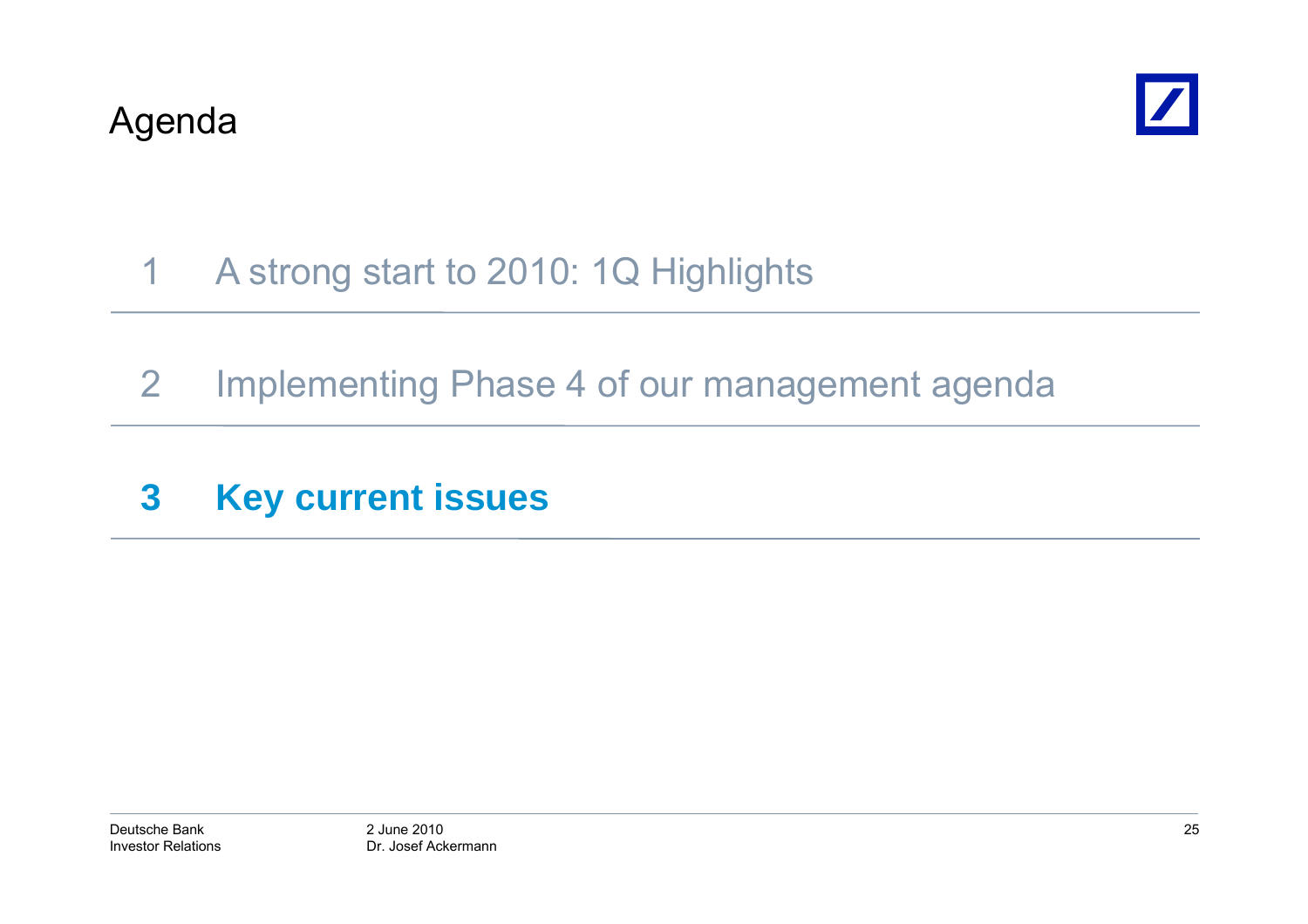# The changing environment: current issues

![](_page_25_Picture_1.jpeg)

- Basel Committee consultative document
	- Capital / capital eligibility
	- Leverage
	- Liquidity
	- $\hspace{.1cm}$  Counterparty credit risk  $\hspace{.1cm}$   $\hspace{.1cm}$
	- Countercyclical capital buffers
	- Timeline for implementation

### Consultation phase **Proposal / discussion phase**

- National capital requirements
	- Structure and capitalization of legal entities
	- $-$  Asset allocation
	- $-$  Allocation of operations
	- Sources and means of funding
- "Living wills"
- U.S. balance sheet levy
- — U.S. / EU proposed reforms
	- Proprietary trading
	- Hedge funds
	- Private equity / principal investments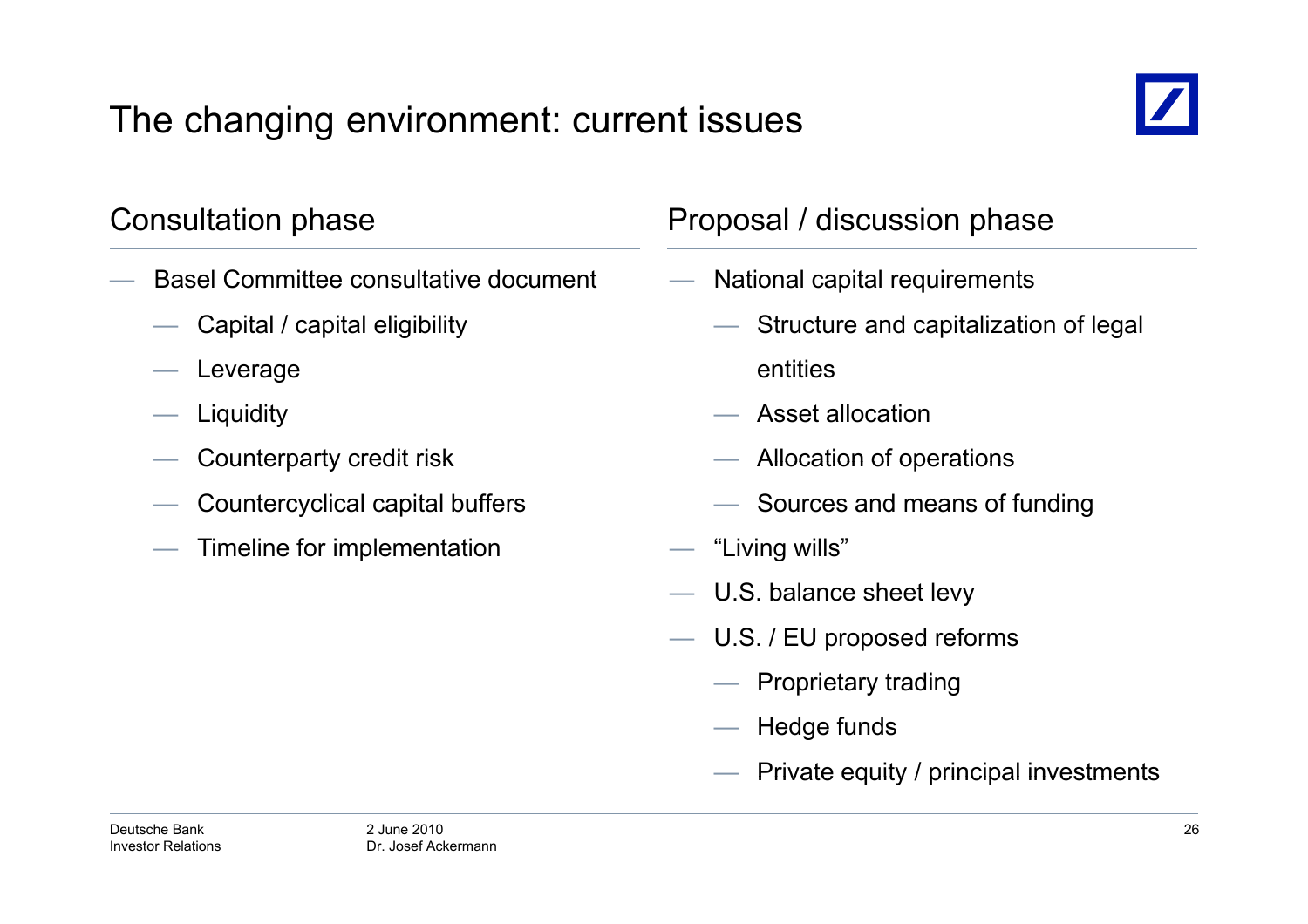### Tier 1 capital and RWA development In EUR bn

Dr. Josef Ackermann

Investor Relations

![](_page_26_Picture_1.jpeg)

Tier 1 capital and 1 and 1 and 1 and 1 and 1 and 1 and 1 and 1 and 1 and 1 and 1 and 1 and 1 and 1 and 1 and 1 1.8 0.77 and 14.4 292.534.4 (1.3) 32 8 <sup>273</sup> <sup>5</sup> 3.3 1.5 6.5 (6.7)  $(2.1)$   $(0.1)$   $(0.5)$   $(0.5)$   $(0.5)$   $(0.6)$   $(0.7)$   $(0.6)$   $(0.8)$   $(0.7)$   $(0.8)$   $(0.8)$   $(0.9)$   $(0.9)$   $(0.9)$   $(0.9)$   $(0.1)$   $(0.9)$   $(0.1)$   $(0.9)$   $(0.1)$   $(0.9)$   $(0.1)$   $(0.9)$   $(0.1)$   $(0.9)$   $(0.1)$   $(0.9$ 200931 Mar20101Q10 NetFX effects Oppen-Equity Other<sup>(2)</sup> com-Capital de- Other Sal. (2) Oppen- 31 Dec <sup>2009</sup> Opera- tional 31 Mar <sup>2010</sup> Sal. Oppen- Market Other risk(3) FX effects income duction pensation items(1) heim2009 Net effects Oppen- de-<br>
income heim duction pensation items<sup>(1)</sup><br>
Note: Figures may not add up due to rounding differences (3) Other includes dividend accrual and actuarial gai (2) Other includes dividend accrual and actuarial gains/losses on pension plans (3) Contains EUR 1 bn market risk Sal. Oppenheim<br>(4) Contains EUR 1.6 bn operational risk Sal. Oppe (4) Contains EUR 1 6 bn operational risk Sal Oppenheim 1.6 Sal. (5) Credit Risk RWA only2 June 2010Deutsche Bank27(1) Primarily reflecting deductions in relation to certain securitization positions in the trading book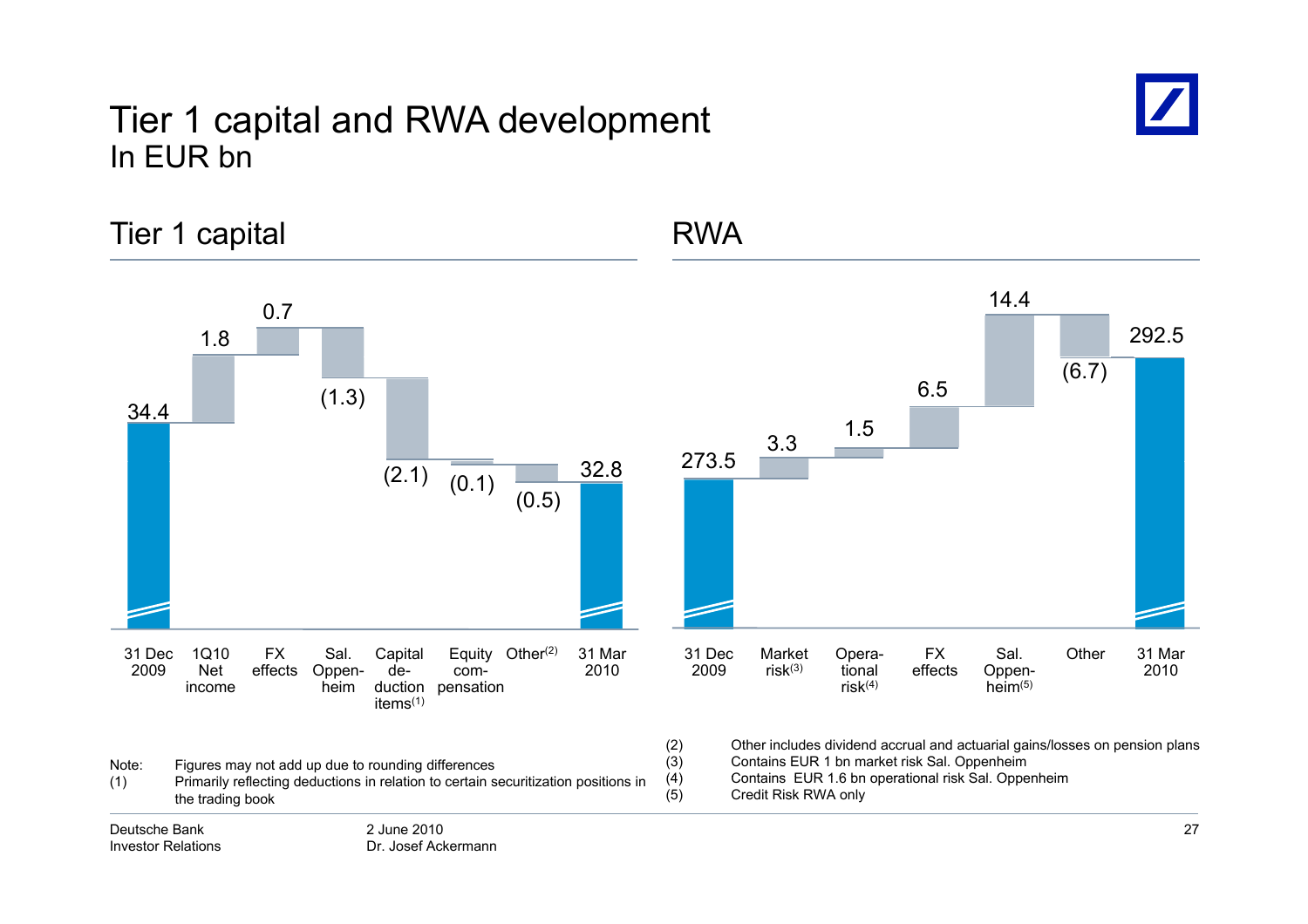![](_page_27_Picture_0.jpeg)

# Sovereign risk Concerns about sovereign risk – potential tertiary effect through contagion

![](_page_27_Figure_3.jpeg)

CDS spreads by country (in bps) DB exposures<sup>(1)</sup> by country, 31 Mar 2010

![](_page_27_Figure_5.jpeg)

| <b>Limited primary/</b>                                                | Sovereign: Overall relatively small, except Italy                                                                                                                                                                                           |
|------------------------------------------------------------------------|---------------------------------------------------------------------------------------------------------------------------------------------------------------------------------------------------------------------------------------------|
| secondary                                                              | CIB: Focus on better rated clients; corporates / FIs with satisfactory diversification & risk                                                                                                                                               |
| portfolio                                                              | mitigation                                                                                                                                                                                                                                  |
| concerns                                                               | <b>PBC</b> : Large presence in Spain and Italy, mitigated by low concentration risk and collateral                                                                                                                                          |
| but potential<br>risk of tertiary<br>market impact<br>due to contagion | Significant spread widening could lead to losses on our illiquid GM/GB legacy positions<br>Temporarily reduced liquidity in EU debt and equity markets<br>European banks with significant cross border funding would exhibit renewed stress |

(1) Includes exposure for CIB, PBC and PWM, excludes traded credit positions (TCP)

Deutsche BankInvestor Relations 2 June 2010Dr. Josef Ackermann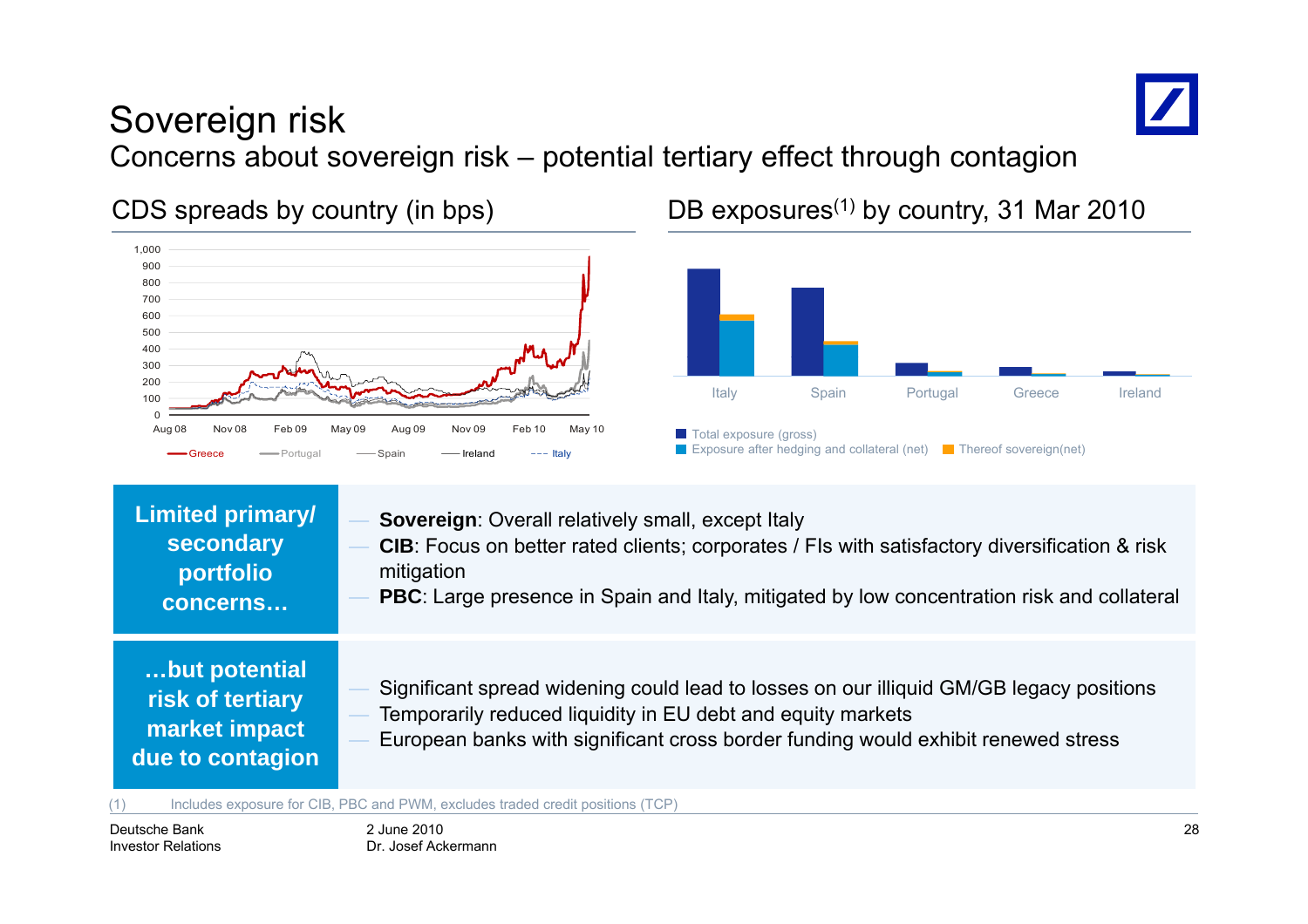![](_page_28_Picture_0.jpeg)

### Modest reliance on shorter term wholesale funding In EUR bn

![](_page_28_Figure_2.jpeg)

Note: Figures may not add up due to rounding differences

(1) Other includes fiduciary, self-funding structures (e.g. X-markets), margin / Prime Brokerage cash balances (shown on a net basis)

(2) Includes ABCP conduits

- Secured funding increase mainly against highly liquid trading assets
- Incremental discretionary wholesale funding more than offset by increase of available cash balances
- Available cash and strategic liquidity reserve exceed net funding gap under combined stress scenario
- YTD execution of 2010 issuance (>50% of EUR 19 bn plan)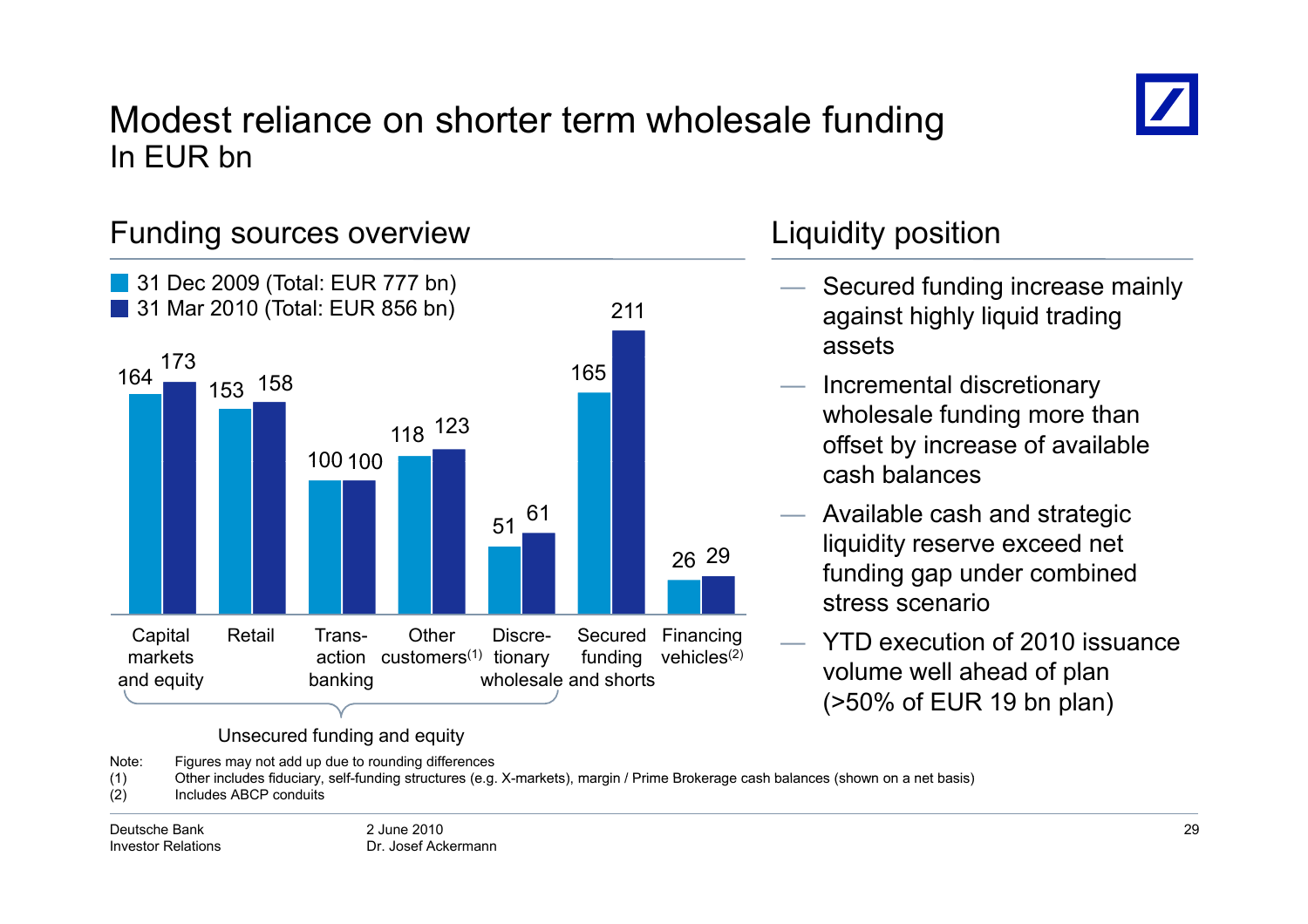# Key takeaways

![](_page_29_Picture_1.jpeg)

| <b>Well-capitalized</b>              | Significant capital buffer; above targets<br>Future retained earnings potential<br>Fresh capital for buying new earnings streams (only) |
|--------------------------------------|-----------------------------------------------------------------------------------------------------------------------------------------|
|                                      |                                                                                                                                         |
| <b>Strong liquidity /</b><br>funding | Substantial liquidity reserve                                                                                                           |
|                                      | Diverse unsecured funding base                                                                                                          |
|                                      |                                                                                                                                         |
|                                      | Profit growth of core businesses                                                                                                        |
| Clear achievable goals               | Infrastructure efficiency gains                                                                                                         |
|                                      |                                                                                                                                         |

**In all aspects: Positioned to deliver on Phase 4**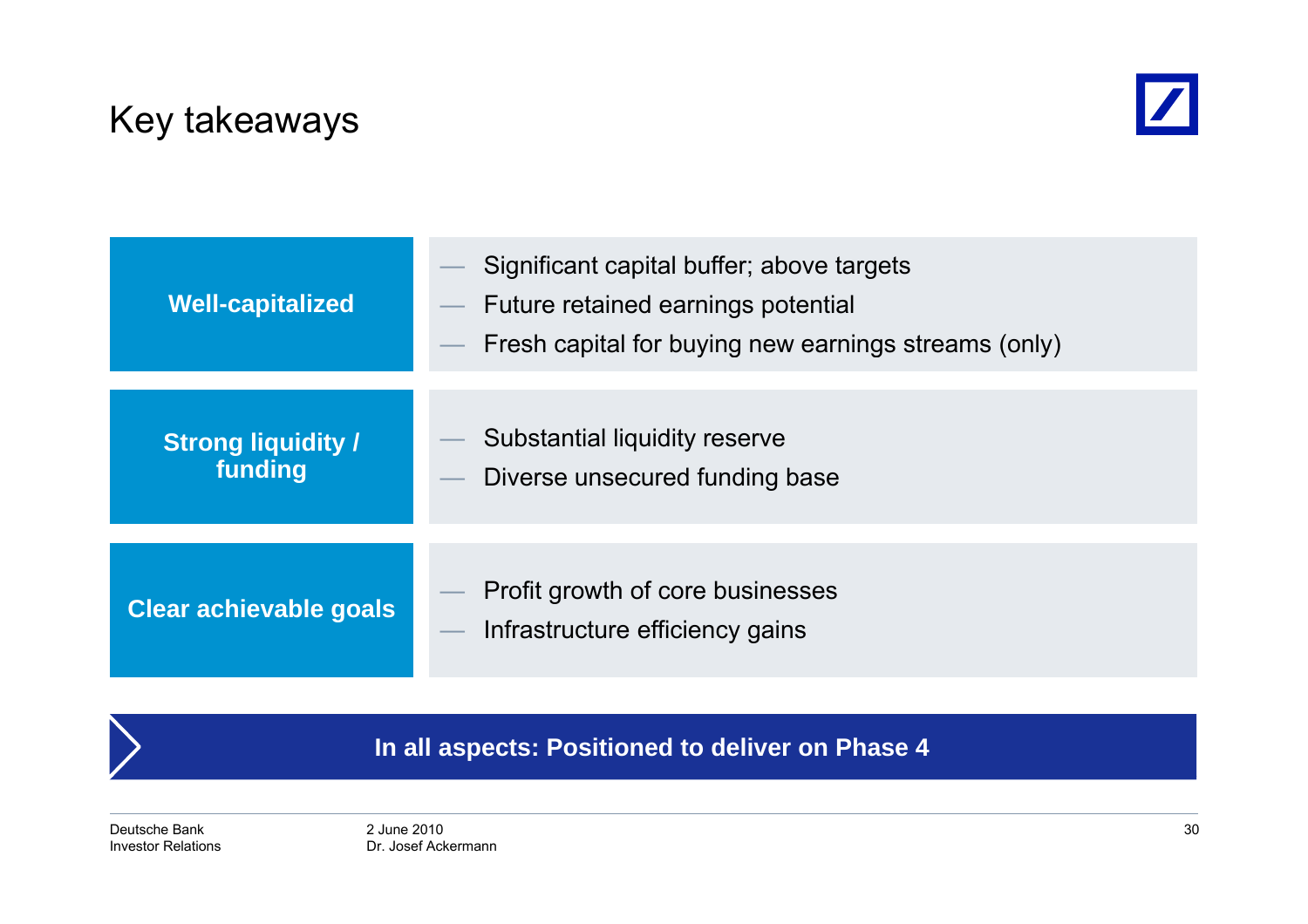# Shareprice and dividend

![](_page_30_Picture_1.jpeg)

![](_page_30_Figure_2.jpeg)

(1) International peers (Goldman Sachs, JPMorgan Chase, Credit Suisse, Santander, Barclays, BNP Paribas); index based on LFC, total shareholder return and market capitalization weightings Source: Bloomberg